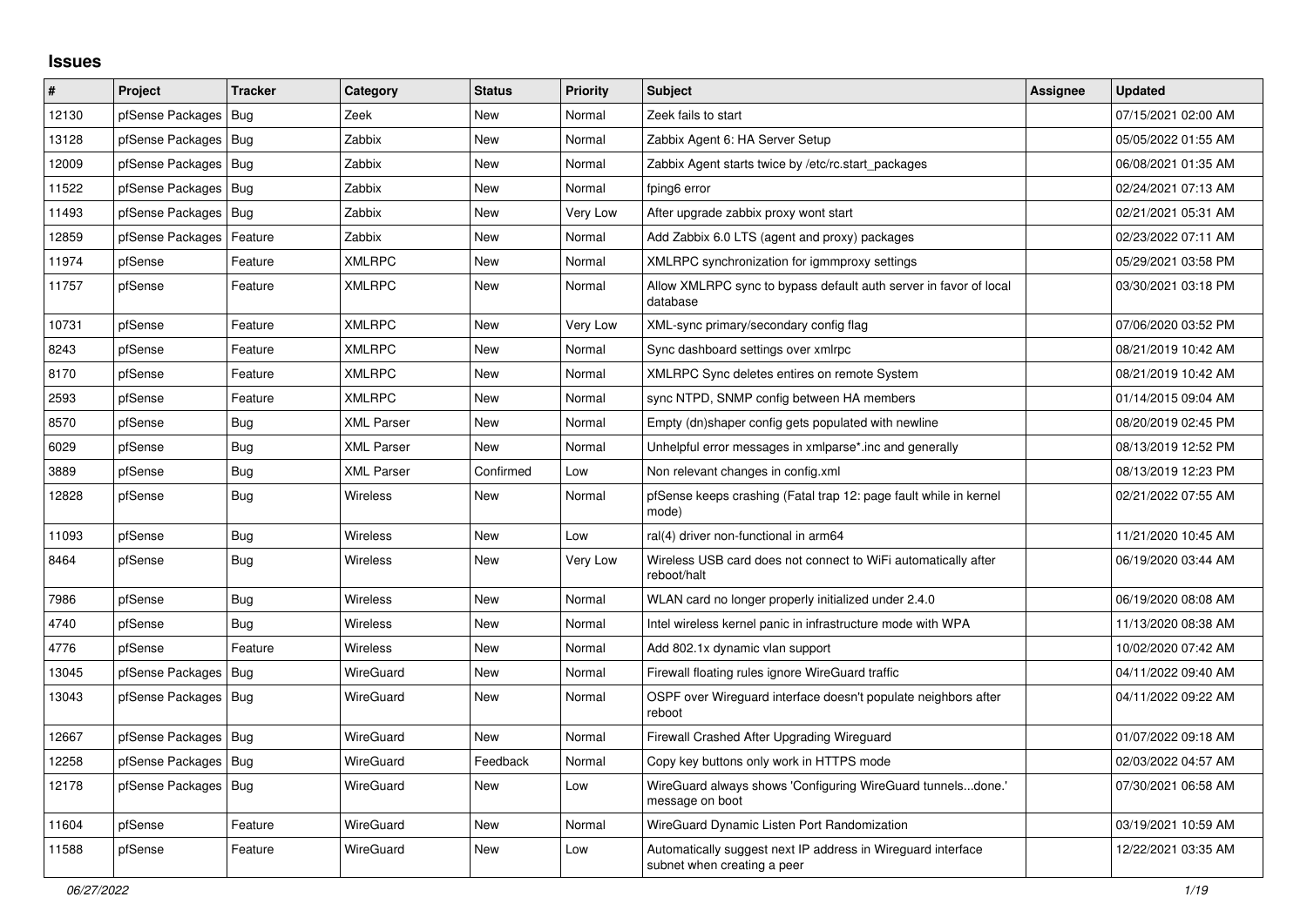| $\vert$ # | Project | <b>Tracker</b> | Category      | <b>Status</b> | <b>Priority</b> | <b>Subject</b>                                                                                                       | Assignee | <b>Updated</b>      |
|-----------|---------|----------------|---------------|---------------|-----------------|----------------------------------------------------------------------------------------------------------------------|----------|---------------------|
| 11302     | pfSense | Feature        | WireGuard     | New           | Normal          | WireGuard XMLRPC sync                                                                                                |          | 03/19/2021 10:59 AM |
| 11280     | pfSense | Todo           | WireGuard     | <b>New</b>    | Normal          | Add WireGuard to ALTQ list                                                                                           |          | 04/27/2021 12:32 PM |
| 13158     | pfSense | Bug            | Web Interface | New           | Normal          | Input validation error when applying limiter changes                                                                 |          | 05/14/2022 05:32 PM |
| 12905     | pfSense | <b>Bug</b>     | Web Interface | <b>New</b>    | Normal          | Add VLAN Re-assignment to Import Interface Mismatch Wizard                                                           |          | 03/07/2022 08:05 AM |
| 12734     | pfSense | Bug            | Web Interface | Incomplete    | Low             | Long hostname breaks DHCP leases layout                                                                              |          | 01/31/2022 01:03 PM |
| 12543     | pfSense | Bug            | Web Interface | Feedback      | Normal          | Deleteing a Outbound NAT rule gave me an empty rule and<br>displayed php error in UI.                                |          | 02/14/2022 04:36 AM |
| 12122     | pfSense | Bug            | Web Interface | <b>New</b>    | Normal          | Perform greedy actions asychronously                                                                                 |          | 07/10/2021 01:10 PM |
| 11730     | pfSense | Bug            | Web Interface | New           | Normal          | Improve visibility of option selections in dark themes                                                               |          | 03/25/2021 09:38 PM |
| 11566     | pfSense | Bug            | Web Interface | <b>New</b>    | Low             | Firewall Maximum Table Entries "default size" is whatever is<br>entered                                              |          | 02/27/2021 10:01 AM |
| 11473     | pfSense | Bug            | Web Interface | <b>New</b>    | Normal          | System Activity shows invalid data on SG-3100                                                                        |          | 02/19/2021 08:12 PM |
| 11429     | pfSense | Bug            | Web Interface | <b>New</b>    | Normal          | System Log / Settings form activates "Reset Log Files" button on<br>enter                                            |          | 10/28/2021 01:35 PM |
| 11268     | pfSense | Bug            | Web Interface | <b>New</b>    | Normal          | Cookie named 'id' prevents Edit form fields being set properly                                                       |          | 09/03/2021 06:16 AM |
| 10701     | pfSense | Bug            | Web Interface | <b>New</b>    | Very Low        | Firewall Log too wide with Rule Description Column                                                                   |          | 06/25/2020 07:36 AM |
| 10277     | pfSense | Bug            | Web Interface | New           | Normal          | Sorting the log entries does not use year value                                                                      |          | 02/24/2020 07:46 AM |
| 10271     | pfSense | Bug            | Web Interface | <b>New</b>    | Normal          | Large number of VLAN/LANs make "Interfaces" menu hard to<br>access                                                   |          | 02/20/2020 04:46 AM |
| 9626      | pfSense | Bug            | Web Interface | <b>New</b>    | Normal          | When deny write permission is assigned to a user, there is no error<br>feedback if the user tries to write something |          | 06/25/2022 05:41 PM |
| 8502      | pfSense | Bug            | Web Interface | Confirmed     | Low             | main (top) menu items do not drop down in some cases                                                                 |          | 07/06/2020 02:39 PM |
| 8419      | pfSense | Bug            | Web Interface | New           | Normal          | webgui, when menubar is fixed to the top of the screen, the last<br>items of long menus cannot be seen/used.         |          | 07/19/2018 03:10 PM |
| 8285      | pfSense | Bug            | Web Interface | <b>New</b>    | Normal          | Actions on stale data may result in catastrophic results                                                             |          | 01/16/2018 08:08 PM |
| 7943      | pfSense | Bug            | Web Interface | <b>New</b>    | Normal          | CSS Overflow Fix for Drop Down Menus in webConfigurator                                                              |          | 11/21/2020 02:54 PM |
| 7402      | pfSense | <b>Bug</b>     | Web Interface | New           | Normal          | Inconsistent use of htmlentities validation checks                                                                   |          | 03/21/2017 08:58 AM |
| 7238      | pfSense | Bug            | Web Interface | New           | Normal          | Menu layout broken when using "Hostname in Menu" with long<br>hostnames                                              |          | 02/21/2017 07:01 AM |
| 6803      | pfSense | Bug            | Web Interface | <b>New</b>    | Normal          | CSRF timeout occurs when it (probably) shouldn't                                                                     |          | 11/03/2016 09:43 PM |
| 6614      | pfSense | <b>Bug</b>     | Web Interface | Confirmed     | Normal          | Dashboard high CPU usage                                                                                             |          | 07/14/2016 03:04 PM |
| 6493      | pfSense | Bug            | Web Interface | Confirmed     | Normal          | Dynamic DNS clients slow page load                                                                                   |          | 06/17/2016 03:43 AM |
| 6361      | pfSense | <b>Bug</b>     | Web Interface | New           | Low             | Responsive Mobile Menu issue                                                                                         |          | 05/16/2016 12:09 PM |
| 6011      | pfSense | <b>Bug</b>     | Web Interface | Confirmed     | Low             | IPv6 link local fails HTTP REFERER check                                                                             |          | 09/04/2016 09:57 AM |
| 5786      | pfSense | <b>Bug</b>     | Web Interface | New           | Normal          | Check WebConfigurator port for conflicts                                                                             |          | 04/21/2022 12:39 PM |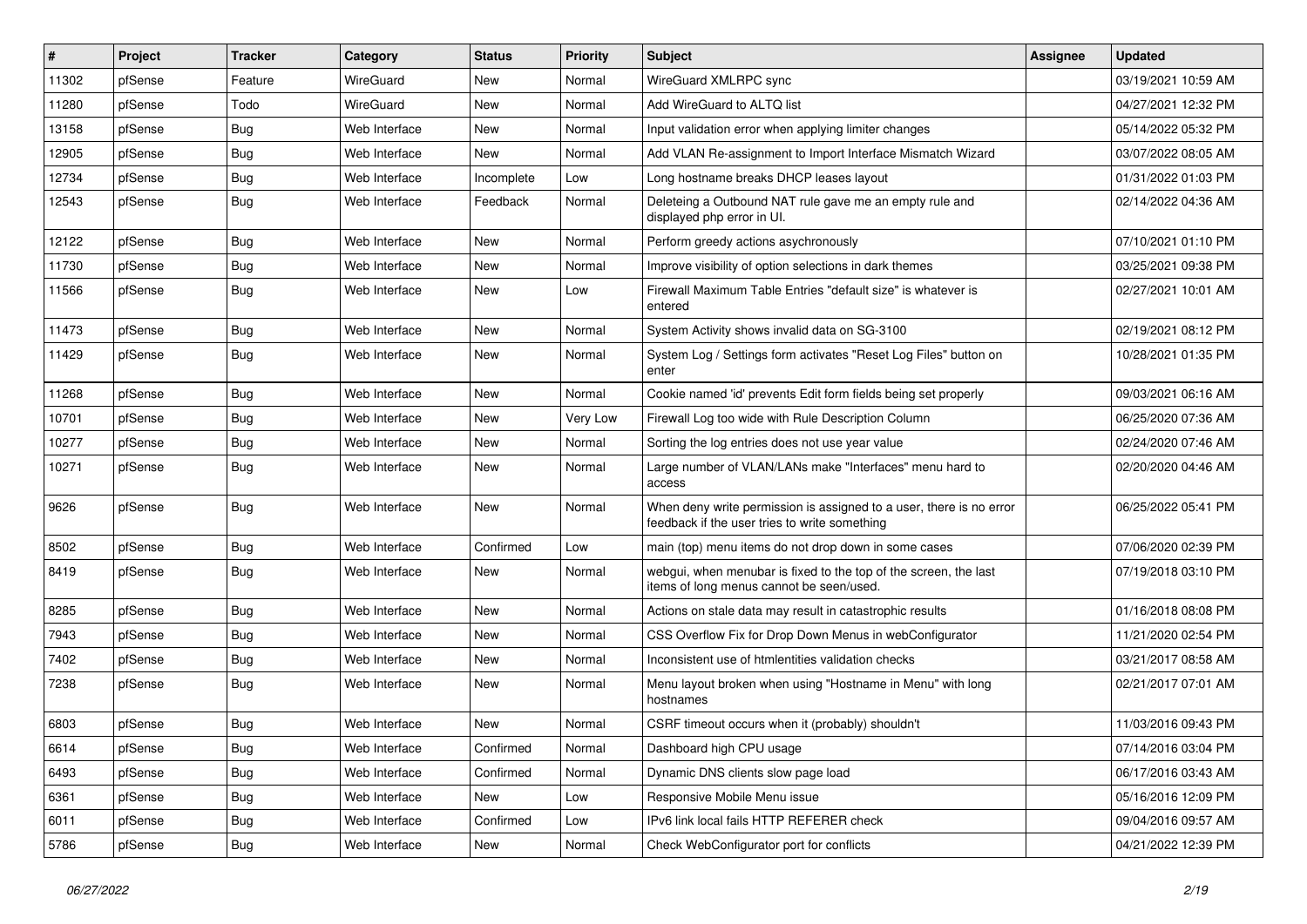| #     | Project | <b>Tracker</b> | Category      | <b>Status</b>          | <b>Priority</b> | <b>Subject</b>                                                                                 | <b>Assignee</b> | <b>Updated</b>      |
|-------|---------|----------------|---------------|------------------------|-----------------|------------------------------------------------------------------------------------------------|-----------------|---------------------|
| 2234  | pfSense | Bug            | Web Interface | Confirmed              | Low             | Status: Traffic Graph - only shows interface's subnet                                          |                 | 01/15/2022 08:33 PM |
| 13244 | pfSense | Feature        | Web Interface | <b>New</b>             | Normal          | Add help text under Timezone settings in the GUI                                               |                 | 06/03/2022 01:00 PM |
| 13161 | pfSense | Feature        | Web Interface | New                    | Very Low        | FLASH PORT'S LED button, to help quickly find port that need to<br>be connected to patch&cable |                 | 05/14/2022 06:35 AM |
| 13124 | pfSense | Feature        | Web Interface | Pull Request<br>Review | Normal          | Option to wait for interface selection before displaying firewall rules                        |                 | 05/17/2022 02:15 PM |
| 11956 | pfSense | Feature        | Web Interface | <b>New</b>             | Normal          | "add" button in the top of pages with many user-added items                                    |                 | 07/10/2021 01:01 PM |
| 11440 | pfSense | Feature        | Web Interface | <b>New</b>             | Low             | Expand collapsed sections by clicking anywhere on header                                       |                 | 10/28/2021 01:35 PM |
| 10514 | pfSense | Feature        | Web Interface | New                    | Normal          | Add to every page an unparsed Notes field for administrative<br>reference                      |                 | 04/30/2020 06:32 PM |
| 10468 | pfSense | Feature        | Web Interface | <b>New</b>             | Normal          | Allow to download log files from WebGUI                                                        |                 | 04/17/2020 06:17 AM |
| 10144 | pfSense | Feature        | Web Interface | <b>New</b>             | Low             | Default Sort Order, DHCP Leases                                                                |                 | 12/31/2019 06:47 PM |
| 9717  | pfSense | Feature        | Web Interface | <b>New</b>             | Low             | Search box for pfsense?                                                                        |                 | 07/05/2020 02:14 PM |
| 9293  | pfSense | Feature        | Web Interface | <b>New</b>             | Low             | Provide WebUI message (banner) prior to login                                                  |                 | 08/14/2019 02:39 PM |
| 9226  | pfSense | Feature        | Web Interface | <b>New</b>             | Normal          | zfs GUI functionality - alerts                                                                 |                 | 12/31/2020 02:50 PM |
| 8929  | pfSense | Feature        | Web Interface | <b>New</b>             | Normal          | Scroll bar css dark theme                                                                      |                 | 08/14/2019 12:16 PM |
| 8641  | pfSense | Feature        | Web Interface | <b>New</b>             | Normal          | Need way to disable HSTS and/or replace webConfigurator<br>certificate from CLI                |                 | 07/16/2018 10:21 AM |
| 8558  | pfSense | Feature        | Web Interface | New                    | Normal          | Add more table sorting in various UI pages                                                     |                 | 08/21/2019 09:14 AM |
| 7988  | pfSense | Feature        | Web Interface | <b>New</b>             | Normal          | Compact Theme based on Compact-RED with the default theme<br>colors.                           |                 | 10/23/2017 05:34 AM |
| 7957  | pfSense | Feature        | Web Interface | <b>New</b>             | Normal          | GUI theme - separate "colour" from "compact/normal" in theme<br>dropdown                       |                 | 10/17/2017 06:58 AM |
| 7956  | pfSense | Feature        | Web Interface | <b>New</b>             | Normal          | Favicon able to match GUI colour setting?                                                      |                 | 10/17/2017 06:36 AM |
| 7812  | pfSense | Feature        | Web Interface | <b>New</b>             | Normal          | ZFS handling of autopreplace                                                                   |                 | 08/13/2019 03:53 PM |
| 6738  | pfSense | Feature        | Web Interface | <b>New</b>             | Normal          | GUI Action Buttons replicated to the top of the List                                           |                 | 07/10/2021 01:04 PM |
| 6215  | pfSense | Feature        | Web Interface | New                    | Normal          | Create consistent UI for admin access security                                                 |                 | 04/20/2016 03:05 PM |
| 4628  | pfSense | Feature        | Web Interface | <b>New</b>             | Normal          | Add GUI to manage loader tunables (e.g. loader.conf.local)                                     |                 | 09/16/2015 04:28 PM |
| 3899  | pfSense | Feature        | Web Interface | <b>New</b>             | Normal          | Add feature to allow reordering of <package> items in config.xml</package>                     |                 | 09/27/2014 04:40 PM |
| 3882  | pfSense | Feature        | Web Interface | New                    | Normal          | Add OUI database to the base system, remove dependency on<br>nmap                              |                 | 03/08/2018 06:44 PM |
| 3087  | pfSense | Feature        | Web Interface | New                    | Normal          | Setup Wizard does not include IPv6 options for interfaces                                      |                 | 07/10/2013 06:19 PM |
| 1307  | pfSense | Feature        | Web Interface | New                    | Normal          | Request: Option To Resolve Addresses in State Table Summary                                    |                 | 02/06/2016 04:58 AM |
| 986   | pfSense | Feature        | Web Interface | New                    | Normal          | Dynamic states view                                                                            |                 | 02/06/2016 04:58 AM |
| 628   | pfSense | Feature        | Web Interface | New                    | Low             | Ability to specify listen IP address of management services (SSH,<br>web interface)            |                 | 07/09/2021 01:21 PM |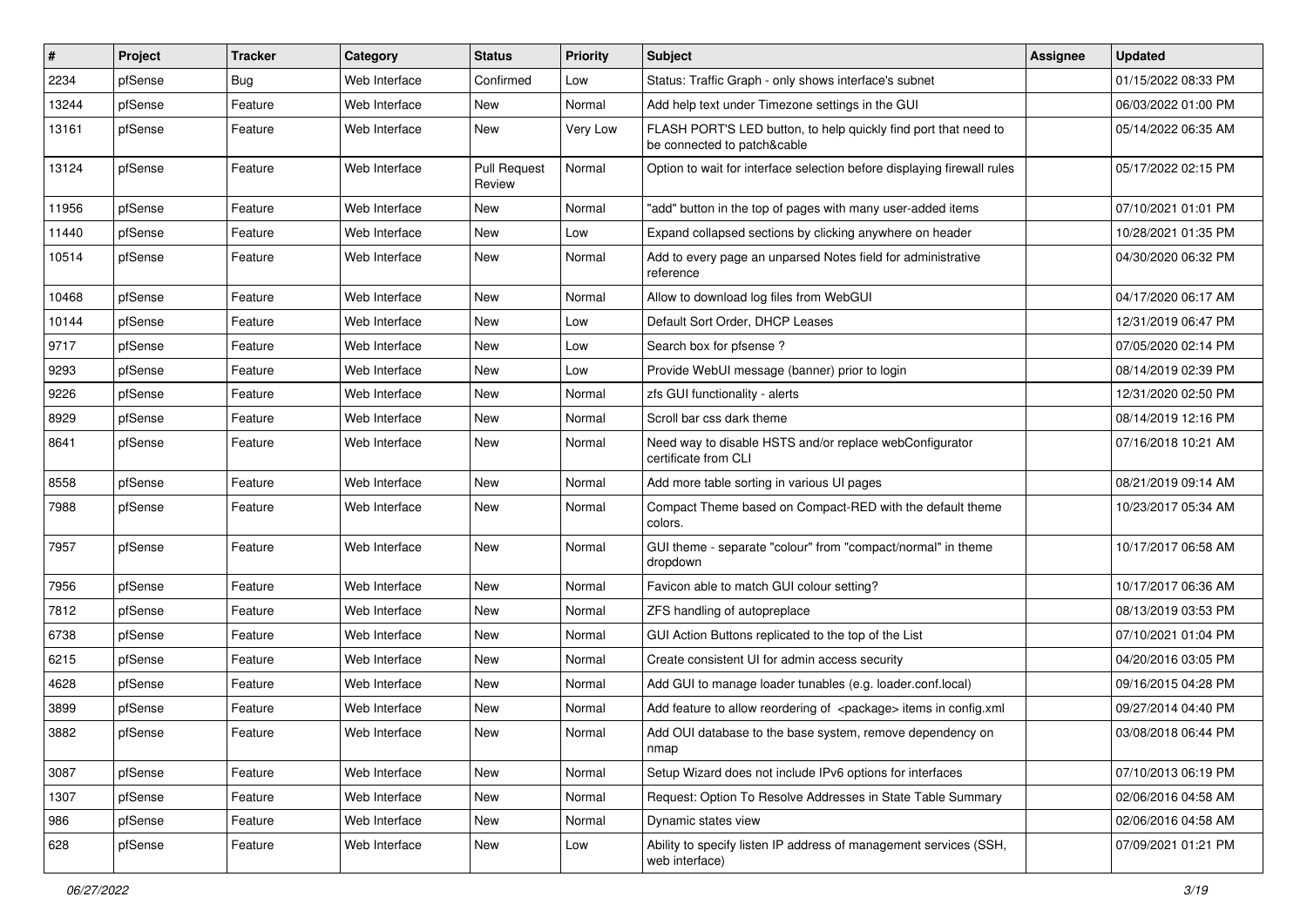| $\vert$ # | Project      | <b>Tracker</b>     | Category                     | <b>Status</b>                 | <b>Priority</b> | <b>Subject</b>                                                                                                                    | Assignee | <b>Updated</b>      |
|-----------|--------------|--------------------|------------------------------|-------------------------------|-----------------|-----------------------------------------------------------------------------------------------------------------------------------|----------|---------------------|
| 13159     | pfSense      | Todo               | Web Interface                | <b>New</b>                    | Very Low        | Decrease distance between img-buttons in webGUI to eliminate<br>mistake entry                                                     |          | 05/14/2022 06:52 AM |
| 12025     | pfSense      | Todo               | Web Interface                | New                           | Very Low        | Add 1:1 Validation to Notify Someone They are 1:1 NAT'ing an<br>Interface Address                                                 |          | 06/11/2021 10:05 AM |
| 11508     | pfSense      | Todo               | Web Interface                | <b>Pull Request</b><br>Review | Low             | Update SimplePie to to v1.5.6                                                                                                     |          | 02/23/2021 07:23 AM |
| 8270      | pfSense      | Todo               | Web Interface                | <b>New</b>                    | Very Low        | Fix grammatically erroneous repetition                                                                                            |          | 01/11/2018 08:19 AM |
| 7385      | pfSense      | Todo               | Web Interface                | <b>New</b>                    | Normal          | Sanitize PHP includes                                                                                                             |          | 08/13/2019 03:22 PM |
| 6647      | pfSense      | Todo               | Web Interface                | <b>New</b>                    | Very Low        | <b>Enable Additional Security Headers</b>                                                                                         |          | 05/14/2021 01:09 AM |
| 6501      | pfSense      | Todo               | Web Interface                | <b>New</b>                    | Normal          | Tightening up subnet expansion                                                                                                    |          | 08/13/2019 01:23 PM |
| 6332      | pfSense      | Todo               | Web Interface                | <b>New</b>                    | Normal          | Upgrade encryption options to cover current range of<br>recommendations                                                           |          | 08/13/2019 02:34 PM |
| 5445      | pfSense      | Todo               | Web Interface                | <b>New</b>                    | Normal          | Improve banner for "background activity"                                                                                          |          | 02/06/2016 04:43 AM |
| 11270     | pfSense      | Feature            | <b>VPN (Multiple Types)</b>  | <b>New</b>                    | Low             | Consider integrating Nebula mesh VPN                                                                                              |          | 01/20/2021 03:34 PM |
| 13302     | pfSense Docs | <b>New Content</b> | Virtualization               | <b>New</b>                    | Normal          | Feature - recipe for pfSense with two NICs in Azure                                                                               |          | 06/26/2022 07:34 PM |
| 13016     | pfSense Docs | New Content        | Virtualization               | <b>New</b>                    | Normal          | Workaround for bandwith issues since 2.6 when installed in<br>Hyper-V                                                             |          | 04/01/2022 01:06 PM |
| 12542     | pfSense      | Bug                | <b>Virtual IP Addresses</b>  | <b>New</b>                    | Normal          | Cannot assign a same IPv6 Link-Local address to different<br>interfaces                                                           |          | 11/25/2021 01:41 AM |
| 12451     | pfSense      | Bug                | Virtual IP Addresses         | <b>New</b>                    | Normal          | deleteVIP() does not check RFC2136 Update Source                                                                                  |          | 10/13/2021 10:06 AM |
| 11992     | pfSense      | Bug                | <b>Virtual IP Addresses</b>  | Confirmed                     | High            | GRE Tunnel - Does not work with a virtual IP as endpoint                                                                          |          | 06/04/2021 01:16 AM |
| 12055     | pfSense      | Feature            | <b>Virtual IP Addresses</b>  | Feedback                      | Normal          | Option to disable XMLRPC Sync for Loopback Virtual IPs                                                                            |          | 06/18/2021 09:05 AM |
| 12459     | pfSense      | Todo               | <b>Virtual IP Addresses</b>  | <b>New</b>                    | Normal          | Add IP Alias subnet input validation                                                                                              |          | 10/15/2021 09:35 AM |
| 10544     | pfSense      | <b>Bug</b>         | User Manager /<br>Privileges | <b>New</b>                    | Normal          | It's not possible to add a user to group operator using the gui                                                                   |          | 04/21/2022 12:39 PM |
| 9485      | pfSense      | <b>Bug</b>         | User Manager /<br>Privileges | <b>New</b>                    | Normal          | password match error on system usermanager causes Group<br>membership to be reset.                                                |          | 04/26/2019 08:52 AM |
| 7863      | pfSense      | Bug                | User Manager /<br>Privileges | <b>New</b>                    | Normal          | The "WebCfg - All pages" permission inclueds the "User - System:<br>Shell account access" even though that is not a WebCofg page. |          | 09/16/2017 05:13 AM |
| 4154      | pfSense      | Bug                | User Manager /<br>Privileges | Confirmed                     | Normal          | RADIUS authentication not working over IPv6                                                                                       |          | 04/21/2022 12:39 PM |
| 3706      | pfSense      | Bug                | User Manager /<br>Privileges | <b>New</b>                    | Normal          | Permission order affects default page on limited accounts, but can't<br>reorder                                                   |          | 02/06/2016 04:10 AM |
| 9621      | pfSense      | Feature            | User Manager /<br>Privileges | <b>New</b>                    | Normal          | More convenient deletion of single user privileges                                                                                |          | 07/09/2019 03:09 AM |
| 9253      | pfSense      | Feature            | User Manager /<br>Privileges | <b>New</b>                    | Normal          | RFE: True View-Only WebCFG options                                                                                                |          | 08/21/2019 09:21 AM |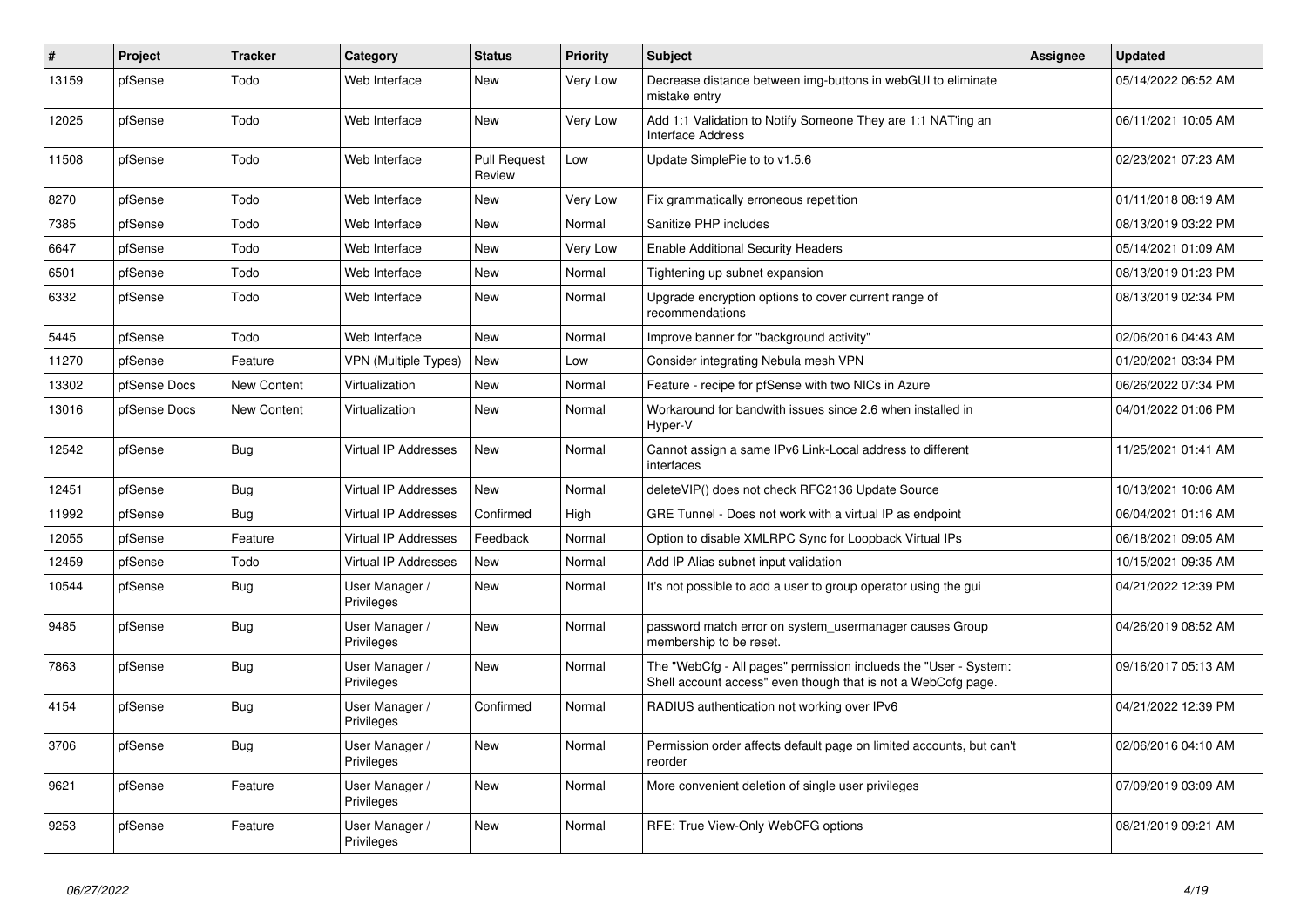| ∦     | Project | Tracker       | Category                     | <b>Status</b> | <b>Priority</b> | <b>Subject</b>                                                                                          | <b>Assignee</b> | <b>Updated</b>      |
|-------|---------|---------------|------------------------------|---------------|-----------------|---------------------------------------------------------------------------------------------------------|-----------------|---------------------|
| 6602  | pfSense | Feature       | User Manager /<br>Privileges | New           | Normal          | Config writes denied via "deny config write" permission should notify<br>as such                        |                 | 08/20/2019 03:43 PM |
| 5850  | pfSense | Feature       | User Manager /<br>Privileges | New           | Normal          | Limit "WebCfg - System: User Manager page" privilege to<br>non-admins and non-admin groups              |                 | 02/19/2017 10:04 AM |
| 1574  | pfSense | Feature       | User Manager /<br>Privileges | New           | Normal          | Password quality enforcment.                                                                            |                 | 02/06/2016 04:15 AM |
| 521   | pfSense | Feature       | User Manager /<br>Privileges | New           | Normal          | Group manager Assigned Permissions                                                                      |                 | 04/18/2010 02:59 PM |
| 33    | pfSense | Todo          | User Manager /<br>Privileges | New           | Normal          | L2TP users integration with user manager                                                                |                 | 02/06/2016 04:53 AM |
| 32    | pfSense | Todo          | User Manager /<br>Privileges | <b>New</b>    | Normal          | PPPoE Server users integration with user manager                                                        |                 | 02/06/2016 04:53 AM |
| 13222 | pfSense | Bug           | UPnP/NAT-PMP                 | <b>New</b>    | Normal          | CARP IP does not listen for NAT-PMP packets                                                             |                 | 05/26/2022 02:28 PM |
| 12797 | pfSense | Bug           | UPnP/NAT-PMP                 | New           | Normal          | UPnP+STUN forms invalid outbound NAT rules using the external<br>address discovered from STUN           |                 | 02/15/2022 01:01 PM |
| 8325  | pfSense | Bug           | UPnP/NAT-PMP                 | <b>New</b>    | Normal          | UPnP not available for pppoe-Clients                                                                    |                 | 11/15/2020 10:33 AM |
| 6926  | pfSense | <b>Bug</b>    | UPnP/NAT-PMP                 | New           | Normal          | Miniupnp advertising expired IPv6 address                                                               |                 | 01/15/2022 08:29 PM |
| 4500  | pfSense | Bug           | UPnP/NAT-PMP                 | Confirmed     | Normal          | Some miniupnp port mappings are not displayed in the Status page                                        |                 | 04/25/2022 12:49 PM |
| 5360  | pfSense | Feature       | UPnP/NAT-PMP                 | <b>New</b>    | Normal          | Add possibility to configure independent "UPnP & NAT-PMP"<br>instances                                  |                 | 10/31/2015 04:25 AM |
| 4265  | pfSense | Feature       | UPnP/NAT-PMP                 | <b>New</b>    | Normal          | UPNP allow use of alias and schedule                                                                    |                 | 08/20/2019 02:57 PM |
| 13252 | pfSense | <b>Bug</b>    | Upgrade                      | New           | Normal          | reduce frequency of php-fpm socket connection attempts from<br>check reload status                      |                 | 06/12/2022 11:11 AM |
| 12796 | pfSense | Bug           | Upgrade                      | Confirmed     | Normal          | 2.5.2 -> 2.6.0 upgrade segfaults if certain packages are installed.                                     |                 | 05/24/2022 07:43 AM |
| 11619 | pfSense | <b>Bug</b>    | Upgrade                      | New           | Normal          | Unable to upgrade 2.4.4-p3 to 2.5/21.02-p1                                                              |                 | 08/15/2021 10:00 AM |
| 10530 | pfSense | Bug           | Upgrade                      | New           | Normal          | Convert config version to be based on product version                                                   |                 | 04/21/2022 12:39 PM |
| 10310 | pfSense | Bug           | Upgrade                      | New           | Normal          | Systems with low RAM and several packages may temporarily fail<br>to load large tables after an upgrade |                 | 03/03/2020 07:55 AM |
| 12768 | pfSense | Feature       | Upgrade                      | <b>New</b>    | Normal          | pfSense-repo: Make sure default config file exists                                                      |                 | 05/17/2022 02:32 PM |
| 11257 | pfSense | Feature       | Upgrade                      | New           | Normal          | Installed Packages: Update all button                                                                   |                 | 01/18/2021 10:45 AM |
| 10237 | pfSense | Feature       | Upgrade                      | <b>New</b>    | Normal          | Take ZFS snapshot on Upgrade                                                                            |                 | 04/07/2020 03:58 PM |
| 6917  | pfSense | Feature       | Upgrade                      | New           | Normal          | Add ability to choose from what IP/IFACE you search for updates                                         |                 | 11/11/2016 09:51 AM |
| 5074  | pfSense | Feature       | Upgrade                      | New           | Normal          | Standard release notes URLs to facilitate GUI viewing before<br>upgrade                                 |                 | 04/21/2022 12:39 PM |
| 10464 | pfSense | Todo          | Upgrade                      | New           | Low             | Disallow package updates when a system update is available                                              |                 | 04/21/2022 12:39 PM |
| 13187 | pfSense | Documentation | Upgrade                      | New           | Normal          | Azure Frequently asked questions                                                                        |                 | 05/20/2022 06:52 AM |
| 13280 | pfSense | Bug           | Unknown                      | New           | Normal          | Entries duplicated in /boot/loader.conf                                                                 |                 | 06/19/2022 11:11 AM |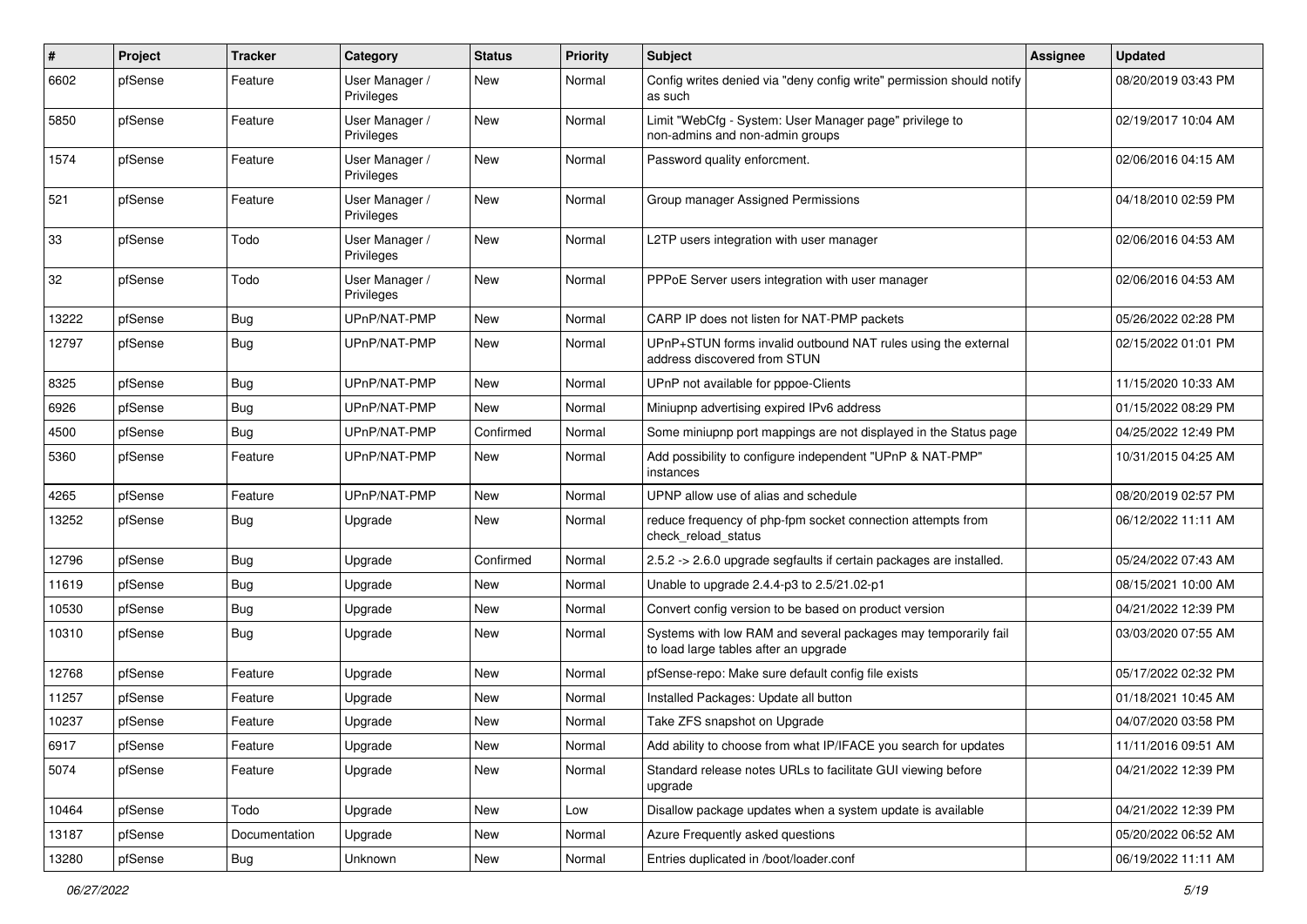| #     | Project          | <b>Tracker</b> | Category                            | <b>Status</b> | <b>Priority</b> | Subject                                                                                                                 | <b>Assignee</b> | <b>Updated</b>      |
|-------|------------------|----------------|-------------------------------------|---------------|-----------------|-------------------------------------------------------------------------------------------------------------------------|-----------------|---------------------|
| 11777 | pfSense Packages | Bug            | Unbound                             | New           | Very Low        | Input validation prevents DNS Resolver from being disabled                                                              |                 | 04/05/2021 05:51 PM |
| 9344  | pfSense          | Bug            | Translations                        | <b>New</b>    | Normal          | OpenVPN click NCP Algorithms will always go to DH Parameters<br>website(in Chinese-Taiwan)                              |                 | 10/21/2021 03:48 AM |
| 8095  | pfSense          | Bug            | Translations                        | New           | Normal          | Unescaped simple quotes break JavaScript features when the<br>French translation is enabled                             |                 | 08/21/2019 09:06 AM |
| 7977  | pfSense          | Bug            | Translations                        | New           | Normal          | English text shown in stead of translated text (Routing - Gateway<br>groups - edit)                                     |                 | 08/21/2019 11:28 AM |
| 1890  | pfSense          | Bug            | <b>Translations</b>                 | <b>New</b>    | Normal          | No gettext support in console scripts                                                                                   |                 | 08/13/2019 12:24 PM |
| 12829 | pfSense          | <b>Bug</b>     | <b>Traffic Shaper</b><br>(Limiters) | Feedback      | Normal          | Dummynet kernel module fails to load after upgrade.                                                                     |                 | 03/17/2022 09:26 AM |
| 11192 | pfSense          | Bug            | <b>Traffic Shaper</b><br>(Limiters) | Feedback      | Normal          | Using Limiters causes out of order packets within one TCP or UDP<br>flow                                                |                 | 01/06/2021 12:09 AM |
| 9024  | pfSense          | Bug            | <b>Traffic Shaper</b><br>(Limiters) | Feedback      | Normal          | Ping packet loss under load when using limiters                                                                         |                 | 05/12/2022 11:55 AM |
| 8963  | pfSense          | Bug            | <b>Traffic Shaper</b><br>(Limiters) | New           | Normal          | 2.4.4 Limiters don't work after CARP fail-over                                                                          |                 | 12/10/2018 06:40 AM |
| 1848  | pfSense          | Bug            | <b>Traffic Shaper</b><br>(Limiters) | Confirmed     | Normal          | Limiters after policy routing has taken place do not behave correctly                                                   |                 | 10/25/2014 09:18 PM |
| 1883  | pfSense          | Feature        | <b>Traffic Shaper</b><br>(Limiters) | New           | Normal          | Diag > Limiter Info presentation enhancement                                                                            |                 | 08/20/2019 03:46 PM |
| 13051 | pfSense          | Bug            | <b>Traffic Shaper</b><br>(ALTQ)     | <b>New</b>    | Normal          | Firewall traffic shaper by interface selection unknow                                                                   |                 | 04/12/2022 07:03 AM |
| 12878 | pfSense          | Bug            | <b>Traffic Shaper</b><br>(ALTQ)     | Incomplete    | Normal          | Traffic shaping by interface, route queue bandwidth inbound, out by<br>a large factor.                                  |                 | 06/06/2022 07:03 AM |
| 12393 | pfSense          | Bug            | <b>Traffic Shaper</b><br>(ALTQ)     | <b>New</b>    | Low             | Priority of gOthersLow higher than default queues                                                                       |                 | 09/21/2021 02:48 PM |
| 11174 | pfSense          | Bug            | <b>Traffic Shaper</b><br>(ALTQ)     | Feedback      | Normal          | Incorrect traffic shaping on pppoe interface                                                                            |                 | 12/21/2020 11:21 PM |
| 8263  | pfSense          | Bug            | <b>Traffic Shaper</b><br>(ALTQ)     | <b>New</b>    | Normal          | Cannot create a nonlinear `Link Share` service curve because of:<br>"the sum of the child bandwidth higher than parent" |                 | 11/05/2020 07:31 AM |
| 7899  | pfSense          | <b>Bug</b>     | <b>Traffic Shaper</b><br>(ALTQ)     | New           | Normal          | a floating 'match' rule on LAN does not put traffic from a broswer on<br>a clientpc into a shaper queue                 |                 | 09/28/2017 09:16 AM |
| 4467  | pfSense          | <b>Bug</b>     | <b>Traffic Shaper</b><br>(ALTQ)     | <b>New</b>    | Normal          | Traffic Graphs shows wrong throughput when traffic shaping<br>enabled                                                   |                 | 02/23/2015 05:31 PM |
| 3465  | pfSense          | <b>Bug</b>     | <b>Traffic Shaper</b><br>(ALTQ)     | New           | Normal          | Editing Traffic Shaper queues causes status_queues.php error                                                            |                 | 02/19/2014 01:53 AM |
| 2308  | pfSense          | <b>Bug</b>     | <b>Traffic Shaper</b><br>(ALTQ)     | New           | Normal          | HFSC WebUI doesn't check for "Bandwidth" setting                                                                        |                 | 12/04/2012 07:12 PM |
| 1849  | pfSense          | <b>Bug</b>     | <b>Traffic Shaper</b><br>(ALTQ)     | New           | Normal          | Traffic shaper - By Queue view needs to show/use friendly inerface<br>names                                             |                 | 01/10/2022 08:10 AM |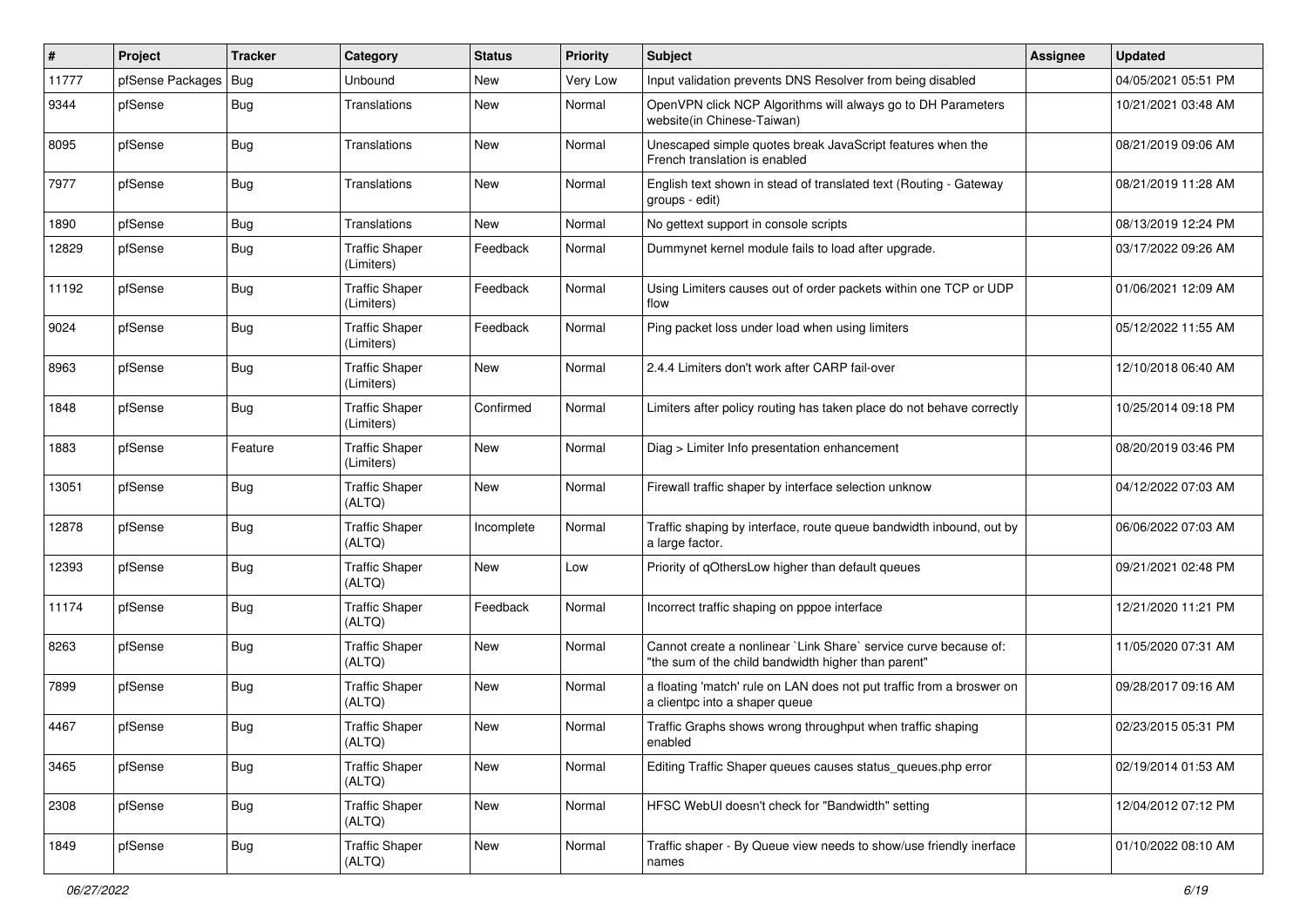| ∦     | Project                    | Tracker    | Category                        | <b>Status</b>                 | <b>Priority</b> | <b>Subject</b>                                                                                      | <b>Assignee</b> | <b>Updated</b>      |
|-------|----------------------------|------------|---------------------------------|-------------------------------|-----------------|-----------------------------------------------------------------------------------------------------|-----------------|---------------------|
| 13304 | pfSense                    | Feature    | <b>Traffic Shaper</b><br>(ALTQ) | <b>Pull Request</b><br>Review | Normal          | Add Broadcom Netextreme II (bxe) to the altq capable check                                          |                 | 06/26/2022 11:31 PM |
| 13072 | pfSense                    | Feature    | <b>Traffic Shaper</b><br>(ALTQ) | <b>Pull Request</b><br>Review | Very Low        | Matching background/font colors of queue values with dark theme.                                    |                 | 04/19/2022 07:32 AM |
| 10839 | pfSense                    | Feature    | <b>Traffic Shaper</b><br>(ALTQ) | New                           | Normal          | Add popular messengers to the Traffic Shaper Wizard                                                 |                 | 08/18/2020 10:07 AM |
| 8712  | pfSense                    | Feature    | <b>Traffic Shaper</b><br>(ALTQ) | New                           | Normal          | QOS on ipsec links                                                                                  |                 | 06/22/2020 06:27 AM |
| 8483  | pfSense                    | Feature    | <b>Traffic Shaper</b><br>(ALTQ) | New                           | Normal          | Allow user to choose order of Queues status                                                         |                 | 08/21/2019 09:12 AM |
| 5813  | pfSense                    | Feature    | <b>Traffic Shaper</b><br>(ALTQ) | New                           | Normal          | Replacement of layer7 filter                                                                        |                 | 02/18/2017 05:08 PM |
| 2315  | pfSense                    | Feature    | <b>Traffic Shaper</b><br>(ALTQ) | <b>New</b>                    | Normal          | Traffic Shaper - Adaptive Bandwidth Management                                                      |                 | 02/06/2016 05:07 AM |
| 12401 | pfSense                    | Bug        | <b>Traffic Graphs</b>           | <b>New</b>                    | Normal          | Traffic graphs with untagged and tagged VLAN on same interface                                      |                 | 09/23/2021 09:18 PM |
| 10959 | pfSense                    | Bug        | <b>Traffic Graphs</b>           | Feedback                      | Low             | Traffic graph stopped on interface used via netmap                                                  |                 | 02/22/2021 02:57 AM |
| 9737  | pfSense                    | <b>Bug</b> | <b>Traffic Graphs</b>           | <b>New</b>                    | Normal          | traffic-graphs.js shows incorrect units inside the chart                                            |                 | 09/09/2019 06:35 AM |
| 9566  | pfSense                    | <b>Bug</b> | <b>Traffic Graphs</b>           | New                           | Normal          | Traffic graph displays traffic incorrectly                                                          |                 | 11/18/2019 07:54 AM |
| 9101  | pfSense                    | <b>Bug</b> | <b>Traffic Graphs</b>           | New                           | Normal          | Traffic Graphs/Dashboard Slows Downloads Being Performed by<br>the Same Firefox Browser             |                 | 08/21/2019 09:18 AM |
| 9087  | pfSense                    | <b>Bug</b> | <b>Traffic Graphs</b>           | <b>New</b>                    | Normal          | Traffic Graph Widget Legend Not Updating                                                            |                 | 08/14/2019 12:38 PM |
| 8130  | pfSense                    | <b>Bug</b> | <b>Traffic Graphs</b>           | New                           | Normal          | Status - Monitoring - Area chart displays traffic data differently than<br>Line or Bar charts       |                 | 11/26/2017 01:40 PM |
| 11589 | pfSense                    | Feature    | <b>Traffic Graphs</b>           | <b>Pull Request</b><br>Review | Low             | Fix iftop experimental traffic fetcher, unify and improve output style                              |                 | 03/03/2021 03:30 PM |
| 9229  | pfSense Packages   Bug     |            | Tinc                            | New                           | Normal          | Tinc package: no way of specifying multiple critical configuration<br>parameters from web interface |                 | 08/13/2019 09:25 AM |
| 8909  | pfSense Packages   Bug     |            | Tinc                            | New                           | Normal          | tinc package makes /rc.newwanip looping forever                                                     |                 | 08/13/2019 09:25 AM |
| 12655 | pfSense Packages   Bug     |            | Telegraf                        | <b>New</b>                    | Normal          | telegraf, wireguard plugin failing                                                                  |                 | 12/30/2021 05:51 PM |
| 10487 | pfSense Packages   Bug     |            | Telegraf                        | New                           | Normal          | Telegraf package not sending logs to influxdb server                                                |                 | 05/03/2020 07:09 PM |
| 9337  | pfSense Packages   Bug     |            | Telegraf                        | New                           | Normal          | Telegraf ping input fails                                                                           |                 | 02/18/2019 10:40 AM |
| 9139  | pfSense Packages   Bug     |            | Telegraf                        | New                           | Normal          | telegraf: add ping for default gateway(s)                                                           |                 | 05/21/2020 04:23 PM |
| 9138  | pfSense Packages   Bug     |            | Telegraf                        | New                           | Normal          | telegraf: add section for custom config lines                                                       |                 | 02/18/2019 03:36 PM |
| 12711 | pfSense Packages   Feature |            | Telegraf                        | New                           | Normal          | Add InfluxDB V2 support                                                                             |                 | 01/21/2022 02:54 AM |
| 9046  | pfSense Packages   Feature |            | Telegraf                        | New                           | High            | telegraf feature request                                                                            |                 | 02/18/2019 03:38 PM |
| 8230  | pfSense Packages   Feature |            | Telegraf                        | New                           | Normal          | telegraf automatic input plugins configuration for enabled pfsense<br>package                       |                 | 02/18/2019 05:23 PM |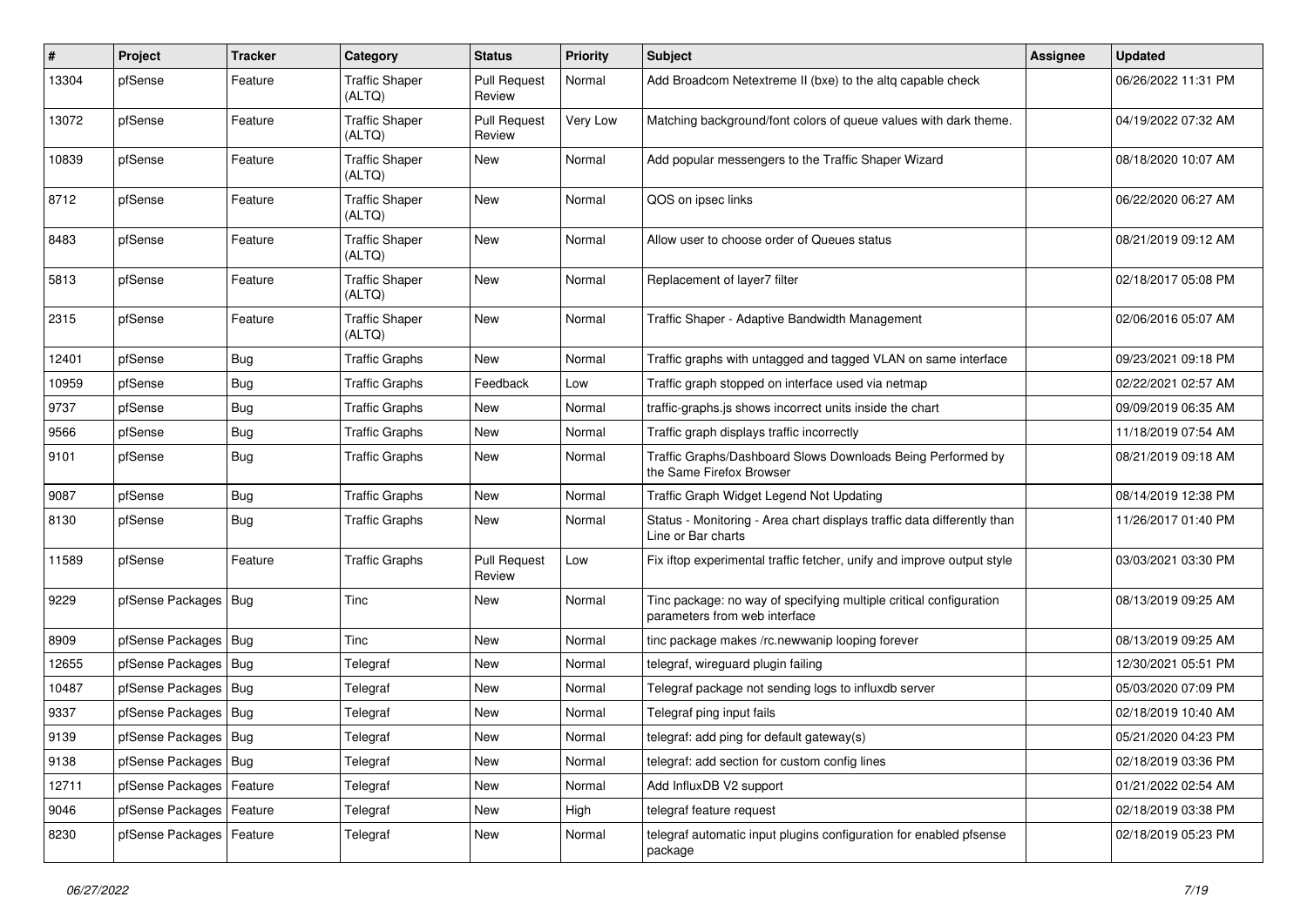| $\pmb{\sharp}$ | Project                    | <b>Tracker</b> | Category          | <b>Status</b>          | <b>Priority</b> | Subject                                                                                    | <b>Assignee</b> | <b>Updated</b>      |
|----------------|----------------------------|----------------|-------------------|------------------------|-----------------|--------------------------------------------------------------------------------------------|-----------------|---------------------|
| 8216           | pfSense Packages           | Feature        | Telegraf          | New                    | Normal          | Add prometheus output for telegraf                                                         |                 | 09/09/2020 05:33 AM |
| 8099           | pfSense Packages           | Feature        | Telegraf          | New                    | Normal          | Add more configuration flexibility to Telegraf                                             |                 | 08/13/2019 09:39 AM |
| 12114          | pfSense Packages           | Bug            | syslog-ng         | Feedback               | Normal          | syslog-ng only binds to the last specified interface                                       |                 | 04/21/2022 12:40 PM |
| 10393          | pfSense Packages   Bug     |                | syslog-ng         | Feedback               | Normal          | Syslog-ng TLS support is broken                                                            |                 | 04/21/2022 12:40 PM |
| 8705           | pfSense Packages           | Bug            | syslog-ng         | <b>New</b>             | Normal          | Syslog-NG error in latest snapshot                                                         |                 | 07/27/2018 10:17 AM |
| 8295           | pfSense Packages   Bug     |                | syslog-ng         | New                    | Normal          | syslog-ng logrotates tls files                                                             |                 | 02/14/2018 06:12 AM |
| 8229           | pfSense Packages   Bug     |                | syslog-ng         | New                    | Normal          | syslog-ng stops parsing logs after logrotate run                                           |                 | 01/26/2018 12:00 PM |
| 8180           | pfSense Packages           | Bug            | syslog-ng         | New                    | Normal          | syslog-ng default log file                                                                 |                 | 01/16/2018 12:53 PM |
| 12502          | pfSense Packages   Feature |                | syslog-ng         | New                    | Normal          | Syslog-ng Configuration Library (scl) missing                                              |                 | 11/02/2021 06:06 PM |
| 12956          | pfSense Packages           | Bug            | Suricata          | Confirmed              | Normal          | suricata fails to use pcre in SID management (e.g. dropsid.conf)                           |                 | 04/05/2022 12:52 PM |
| 12899          | pfSense Packages           | Bug            | Suricata          | New                    | Normal          | Suricata doesn't honor Pass List                                                           |                 | 03/04/2022 01:22 PM |
| 11780          | pfSense Packages   Bug     |                | Suricata          | New                    | Very High       | Suricata package fails to prune suricata.log                                               |                 | 08/06/2021 07:18 AM |
| 11742          | pfSense Packages           | <b>Bug</b>     | Suricata          | New                    | Normal          | Blocking / Unblocking is not working correctly.                                            |                 | 09/01/2021 11:08 AM |
| 11525          | pfSense Packages           | Bug            | Suricata          | New                    | Normal          | pfsense 2.5.0 release version for vlan issue to suricata                                   |                 | 11/11/2021 08:16 AM |
| 10292          | pfSense Packages           | Bug            | Suricata          | <b>New</b>             | Normal          | Suricata not respecting SID Mgmt list                                                      |                 | 02/27/2020 01:02 PM |
| 9934           | pfSense Packages           | Bug            | Suricata          | New                    | Normal          | suricata update kills WAN interface                                                        |                 | 02/20/2020 09:17 AM |
| 7388           | pfSense Packages   Bug     |                | Suricata          | New                    | High            | Suricata does not property recognize MTU for PPPOE interfaces                              |                 | 03/15/2017 05:17 AM |
| 12643          | pfSense Packages           | Regression     | Suricata          | Feedback               | Normal          | Rule categories are cleared after clicking the save button on the<br>Global Settings page  |                 | 12/30/2021 03:44 AM |
| 12748          | pfSense Packages   Feature |                | Suricata          | New                    | Normal          | Suricata blocked page timestamp breakout to it's own sortable<br>column                    |                 | 02/01/2022 12:06 PM |
| 10472          | pfSense Packages           | Feature        | Suricata          | <b>New</b>             | Low             | Blocked host alert table break out by timestamp and type to allow<br>sorting by date       |                 | 04/17/2020 12:46 PM |
| 10466          | pfSense Packages   Feature |                | Suricata          | New                    | Low             | Add checkbox to Suricata blocked host view to resolve all<br>resolvable IP's automatically |                 | 02/02/2022 06:04 PM |
| 8985           | pfSense Packages           | Feature        | Suricata          | New                    | Normal          | Suricata: allow configuration for external/internal additional storage                     |                 | 11/13/2019 10:07 AM |
| 13261          | pfSense Packages           | Bug            | sudo              | Feedback               | Normal          | Input validation rejects empty "sudo" command list, but GUI text<br>says it can be empty   |                 | 06/24/2022 02:50 PM |
| 11763          | pfSense Packages   Bug     |                | Status_Monitoring | New                    | Normal          | Traffic graphs refresh issue                                                               |                 | 05/03/2021 09:44 AM |
| 10601          | pfSense Packages   Bug     |                | Status Monitoring | New                    | Normal          | Dashboard->Traffic Graphs Scale is capped for outbound                                     |                 | 05/29/2020 10:13 AM |
| 13160          | pfSense Packages   Feature |                | Status_Monitoring | Pull Request<br>Review | Normal          | Option to sort monitoring graph views                                                      |                 | 05/13/2022 12:06 PM |
| 9749           | pfSense Packages   Feature |                | Status_Monitoring | New                    | Normal          | 95th percentile missing for quality in monitoring                                          |                 | 09/12/2019 10:39 AM |
| 13141          | pfSense Packages   Bug     |                | squidguard        | New                    | Normal          | wrong page squidguard block                                                                |                 | 05/09/2022 05:33 PM |
| 12732          | pfSense Packages   Bug     |                | squidguard        | New                    | High            | Squid https filtering squidguard acl target list - erratic behaviour                       |                 | 01/26/2022 09:11 AM |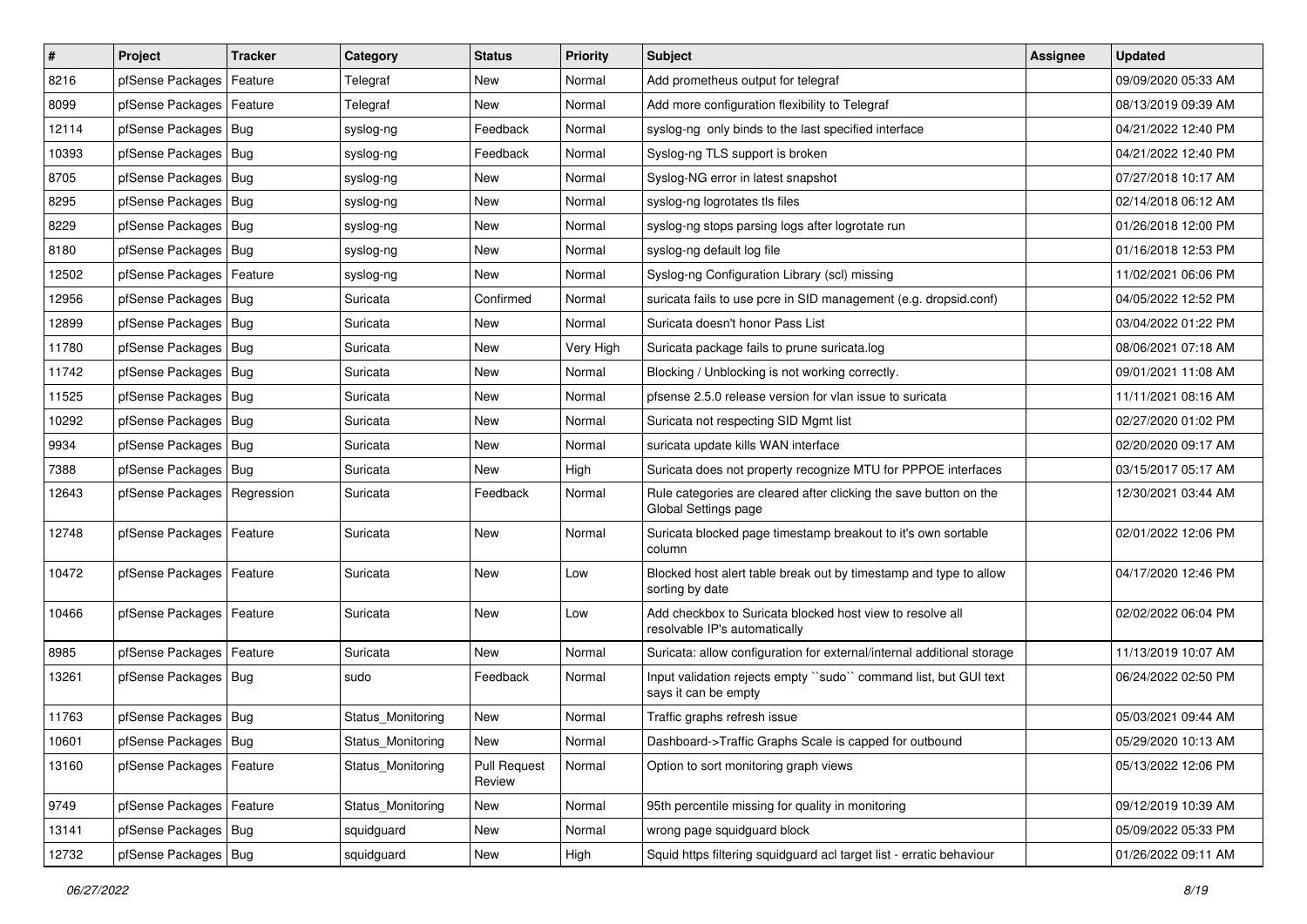| $\vert$ # | Project                    | <b>Tracker</b> | Category   | <b>Status</b> | <b>Priority</b> | <b>Subject</b>                                                                                                                             | <b>Assignee</b> | <b>Updated</b>      |
|-----------|----------------------------|----------------|------------|---------------|-----------------|--------------------------------------------------------------------------------------------------------------------------------------------|-----------------|---------------------|
| 11434     | pfSense Packages           | Bug            | squidguard | Feedback      | Normal          | SquidGuard over 1.16.18 11                                                                                                                 |                 | 04/21/2022 12:40 PM |
| 10994     | pfSense Packages   Bug     |                | squidguard | New           | Low             | SquidGuard Blacklists Restore Default button does not work                                                                                 |                 | 10/20/2020 12:26 PM |
| 9286      | pfSense Packages   Bug     |                | squidguard | New           | Normal          | squidGuard - Unable to change IP for sgerror.php URL in<br>configuration                                                                   |                 | 11/13/2019 10:07 AM |
| 9025      | pfSense Packages   Bug     |                | squidguard | <b>New</b>    | Normal          | SquidGard + Target categories                                                                                                              |                 | 10/08/2018 01:00 AM |
| 8752      | pfSense Packages   Bug     |                | squidguard | New           | Normal          | For SquidGuard in "Common ACL" menu "Target Rules List"<br>'access" option always stays with default value '---' for my Target<br>category |                 | 08/06/2018 05:53 AM |
| 6521      | pfSense Packages   Bug     |                | squidguard | <b>New</b>    | Normal          | pfsense 2.3.1 squidguard -> Groups ACL -> Target Rules List<br>missing                                                                     |                 | 06/25/2016 10:49 PM |
| 6471      | pfSense Packages   Bug     |                | squidguard | <b>New</b>    | Normal          | pfsense 2.3.1 squidguard -> common ACL -> Target Rules List<br>missing                                                                     |                 | 06/08/2016 06:22 PM |
| 5751      | pfSense Packages   Bug     |                | squidguard | <b>New</b>    | Normal          | SquidGuard target categories not saved when long "Domain List" is<br>provided                                                              |                 | 01/10/2016 08:55 AM |
| 12491     | pfSense Packages   Feature |                | squidguard | New           | Normal          | squidguard: allow multiple regex                                                                                                           |                 | 10/28/2021 03:30 PM |
| 11784     | pfSense Packages   Feature |                | squidguard | New           | Normal          | squidguard auto update blacklist option                                                                                                    |                 | 04/06/2021 01:53 AM |
| 10865     | pfSense Packages   Feature |                | squidguard | New           | Normal          | squidGuard lacks options to send traffic action logs to syslog server                                                                      |                 | 09/05/2020 01:21 AM |
| 4928      | pfSense Packages   Feature |                | squidguard | New           | Normal          | Surftool - New Package to turn squidguard groups(/acls) on or off                                                                          |                 | 08/13/2019 09:57 AM |
| 13073     | pfSense Packages   Bug     |                | Squid      | New           | Normal          | ClamAV - clamd dies with high CPU load and thus the C-ICAP of<br>squid-reverse proxy causes http:500 errors                                |                 | 04/19/2022 05:38 AM |
| 11848     | pfSense Packages   Bug     |                | Squid      | New           | Normal          | Issue with squid cache download speed                                                                                                      |                 | 04/23/2021 09:30 PM |
| 10608     | pfSense Packages   Bug     |                | Squid      | Feedback      | Normal          | Update squid port to 4.11-p2                                                                                                               |                 | 03/02/2021 04:00 AM |
| 9568      | pfSense Packages   Bug     |                | Squid      | New           | Normal          | UFSSwapDir::openLog: Failed to open swap log.                                                                                              |                 | 05/29/2019 09:18 PM |
| 9012      | pfSense Packages   Bug     |                | Squid      | New           | Very Low        | Captive Portal authentication in Squid Proxy Server does not work                                                                          |                 | 10/12/2019 05:06 AM |
| 7954      | pfSense Packages   Bug     |                | Squid      | Confirmed     | Normal          | Package upgrade/reinstall gets stuck on deinstall if the<br>package-provided service is not running                                        |                 | 10/18/2017 12:04 PM |
| 7797      | pfSense Packages   Bug     |                | Squid      | Feedback      | Normal          | Squid Reverse Proxy alternating between destinations                                                                                       |                 | 04/21/2022 12:40 PM |
| 6083      | pfSense Packages   Bug     |                | Squid      | New           | Normal          | Sugid Realtime Monitor / Squid Cache Table not diplaying correctly                                                                         |                 | 12/06/2016 07:25 AM |
| 1620      | pfSense Packages   Bug     |                | Squid      | <b>New</b>    | Normal          | Can't use transparent proxy when using bridge.                                                                                             |                 | 10/07/2021 04:19 AM |
| 12520     | pfSense Packages   Feature |                | Squid      | New           | High            | [Squid] - Allow or Deny Mappings from IP/Host/GeoIP sources                                                                                |                 | 11/12/2021 02:13 PM |
| 11200     | pfSense Packages   Feature |                | Squid      | New           | Normal          | Squid reverse proxy + multiple ssl certificates                                                                                            |                 | 12/31/2020 03:50 AM |
| 9774      | pfSense Packages   Feature |                | Squid      | New           | Normal          | Squid logs / remote logs                                                                                                                   |                 | 04/17/2020 06:18 AM |
| 9762      | pfSense Packages   Feature |                | Squid      | Feedback      | Normal          | Squid Reverse Proxy Change redir domain(s) to use regex                                                                                    |                 | 04/21/2022 12:40 PM |
| 9700      | pfSense Packages   Feature |                | Squid      | Feedback      | Normal          | Secure Squid HTTPS Proxy                                                                                                                   |                 | 01/25/2022 06:39 PM |
| 7691      | pfSense Packages   Feature |                | Squid      | New           | Normal          | Allow for custom icap services for squid                                                                                                   |                 | 08/24/2017 03:16 AM |
| 7367      | pfSense Packages   Feature |                | Squid      | New           | Normal          | Wizard for Squid                                                                                                                           |                 | 03/14/2017 01:59 PM |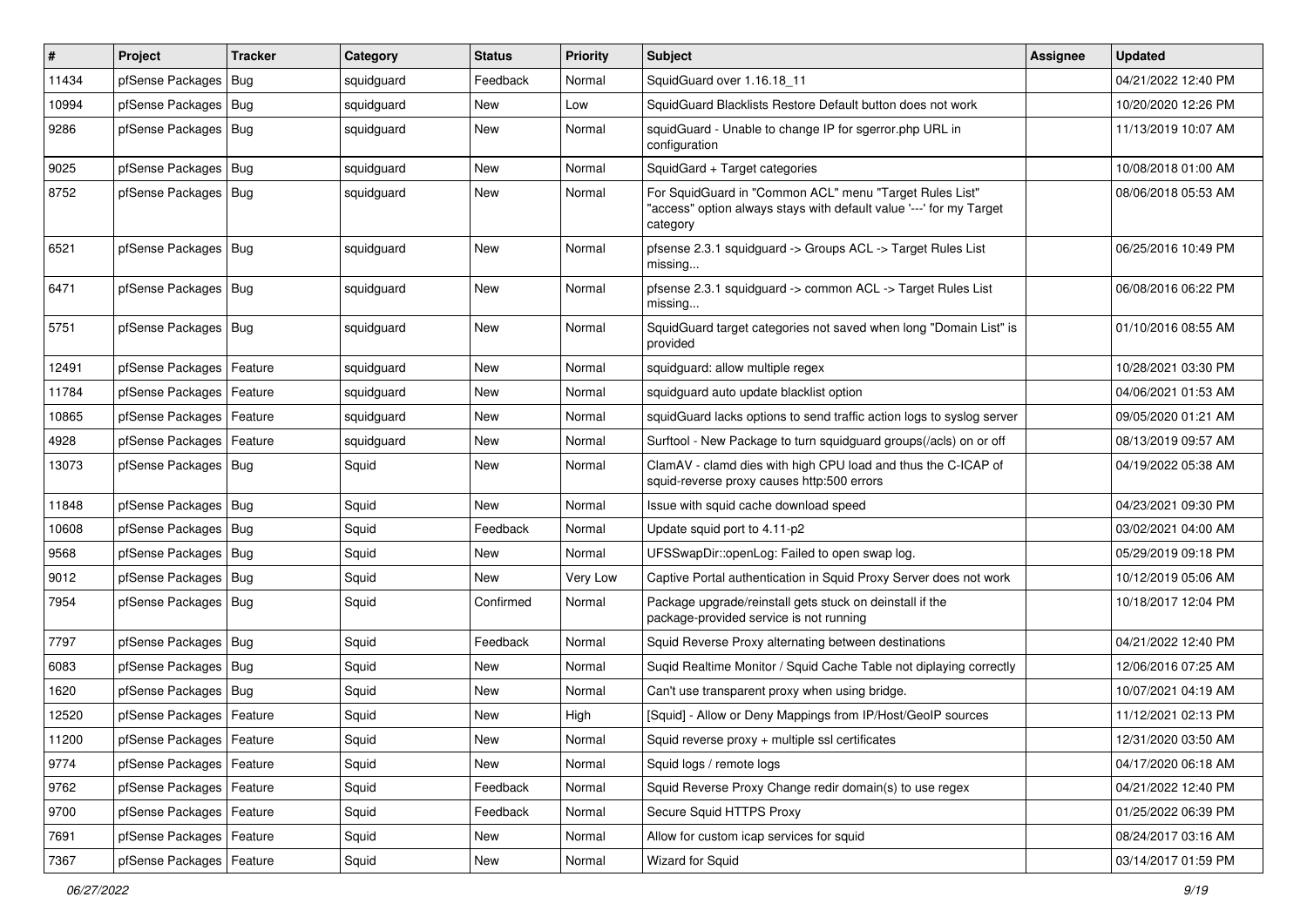| $\vert$ # | Project                    | <b>Tracker</b> | Category         | <b>Status</b>                 | <b>Priority</b> | <b>Subject</b>                                                                                                                      | Assignee | <b>Updated</b>      |
|-----------|----------------------------|----------------|------------------|-------------------------------|-----------------|-------------------------------------------------------------------------------------------------------------------------------------|----------|---------------------|
| 6789      | pfSense Packages           | Feature        | Squid            | <b>New</b>                    | Normal          | disgest_ldap_auth                                                                                                                   |          | 08/13/2019 09:57 AM |
| 5646      | pfSense Packages   Feature |                | Squid            | <b>New</b>                    | Normal          | Squid3 package Authentication Method: Kerberos/AD                                                                                   |          | 02/18/2019 05:34 PM |
| 12717     | pfSense Packages           | Todo           | Squid            | <b>New</b>                    | Normal          | Squid 5.x Branch                                                                                                                    |          | 01/25/2022 06:24 PM |
| 12845     | pfSense Packages   Bug     |                | softflowd        | <b>New</b>                    | Normal          | softflowd wrong vlan tag                                                                                                            |          | 02/21/2022 10:40 AM |
| 12507     | pfSense Packages   Bug     |                | softflowd        | <b>Pull Request</b><br>Review | Normal          | Add support for bi-directional flows in softflowd                                                                                   |          | 11/11/2021 03:53 AM |
| 10436     | pfSense Packages   Bug     |                | softflowd        | <b>New</b>                    | Normal          | softflowd no longer sends flow data after upgrade (v0.9.9_1 -><br>v1.0.0                                                            |          | 06/07/2022 12:25 AM |
| 9486      | pfSense Packages   Bug     |                | softflowd        | <b>New</b>                    | Very Low        | ifindex values used for softflowd are incorrect                                                                                     |          | 08/14/2019 02:30 PM |
| 10989     | pfSense Packages   Bug     |                | Snort            | <b>New</b>                    | Low             | Snort alert page has hidden characters in IPv6 address                                                                              |          | 10/17/2020 04:06 PM |
| 10606     | pfSense Packages   Bug     |                | Snort            | <b>New</b>                    | Normal          | Snort Inline stopped working after upgrade to FreeBSD 12.1<br>(network traffic blocked after heavy load randomly)                   |          | 05/28/2020 10:06 AM |
| 9895      | pfSense Packages   Bug     |                | Snort            | <b>New</b>                    | Normal          | snort reinstallation failed                                                                                                         |          | 06/23/2021 08:01 AM |
| 6988      | pfSense Packages   Bug     |                | Snort            | <b>New</b>                    | High            | SNORT Package PHP memory error                                                                                                      |          | 06/28/2018 10:00 PM |
| 11579     | pfSense Packages   Feature |                | Snort            | <b>New</b>                    | Normal          | Snort alerts or blocks trigger notifications                                                                                        |          | 03/01/2021 03:26 AM |
| 9289      | pfSense Packages   Feature |                | Snort            | <b>New</b>                    | Normal          | Snort enable react                                                                                                                  |          | 03/16/2019 09:04 PM |
| 7535      | pfSense Packages   Feature |                | Snort            | <b>New</b>                    | Normal          | Snort messages filling System / General. Should have its own log.                                                                   |          | 02/18/2019 05:29 PM |
| 7414      | pfSense Packages           | Feature        | Snort            | <b>New</b>                    | Normal          | snort needs automated refresh on ip change                                                                                          |          | 08/20/2019 08:55 AM |
| 6831      | pfSense Packages   Feature |                | Snort            | <b>New</b>                    | Normal          | Snort does not support aliases containing FQDN                                                                                      |          | 07/11/2020 12:51 PM |
| 11479     | pfSense Packages   Bug     |                | snmptt           | <b>New</b>                    | Normal          | snmptt 1.4.2 does not work in daemon mode                                                                                           |          | 02/20/2021 04:37 PM |
| 11786     | pfSense                    | Bug            | Services         | <b>New</b>                    | Normal          | SSH incomplete setup and startup fail while recovering XML backup<br>in a fresh install of pfSense 2.5.0                            |          | 04/17/2021 01:36 PM |
| 6186      | pfSense                    | Bug            | Services         | <b>New</b>                    | Normal          | race conditions in service startup                                                                                                  |          | 04/21/2022 12:39 PM |
| 11490     | pfSense Packages           | Bug            | Service Watchdog | <b>New</b>                    | Very Low        | Service Watchdog - Impacts Reboots and Package Updates                                                                              |          | 02/22/2021 12:07 PM |
| 13240     | pfSense                    | <b>Bug</b>     | Rules / NAT      | <b>New</b>                    | Normal          | Dynamic NPt entry UI has a couple quirks                                                                                            |          | 06/02/2022 09:32 PM |
| 13144     | pfSense                    | <b>Bug</b>     | Rules / NAT      | <b>New</b>                    | Very Low        | Firewall rule entries can get out of sync when entries are deleted<br>while other administrators are editing entries simultaneously |          | 05/10/2022 07:26 AM |
| 13046     | pfSense                    | Bug            | Rules / NAT      | <b>New</b>                    | Normal          | Floating rule applied to IPv6 interface with a SLAAC DHCPv6<br>gateway reports error on boot                                        |          | 04/11/2022 09:50 AM |
| 12888     | pfSense                    | Bug            | Rules / NAT      | New                           | Normal          | pfSense sends un-NATed packets during OpenVPN startup                                                                               |          | 03/01/2022 03:13 PM |
| 12421     | pfSense                    | Bug            | Rules / NAT      | New                           | Normal          | IPV6 limiter bug                                                                                                                    |          | 10/02/2021 08:44 AM |
| 11717     | pfSense                    | <b>Bug</b>     | Rules / NAT      | New                           | Normal          | Incorrect port forwarding rules if Destination port alias is not equal<br>to Redirect target port alias                             |          | 03/22/2021 06:06 AM |
| 11556     | pfSense                    | <b>Bug</b>     | Rules / NAT      | New                           | Normal          | Kill all states associated with a NAT address                                                                                       |          | 03/19/2021 10:29 AM |
| 11548     | pfSense                    | <b>Bug</b>     | Rules / NAT      | New                           | Normal          | "rule expands to no valid combination" error from port forward<br>automatic rule mixing IPv4 and IPv6 elements                      |          | 02/27/2021 03:18 PM |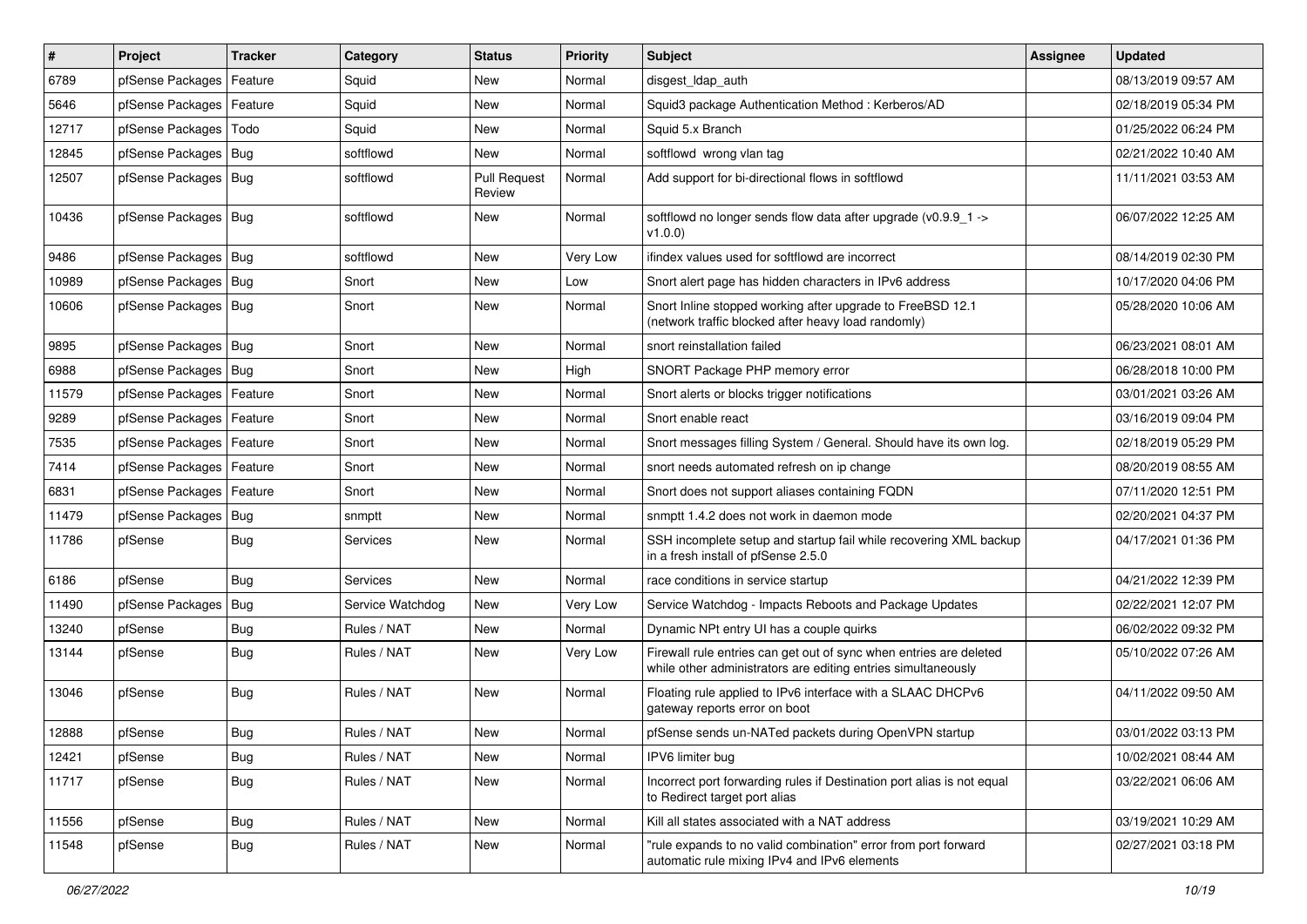| #     | Project | Tracker    | Category    | <b>Status</b> | <b>Priority</b> | Subject                                                                                                                                                | <b>Assignee</b> | <b>Updated</b>      |
|-------|---------|------------|-------------|---------------|-----------------|--------------------------------------------------------------------------------------------------------------------------------------------------------|-----------------|---------------------|
| 10952 | pfSense | <b>Bug</b> | Rules / NAT | <b>New</b>    | Low             | Inconsistency in Subnet Defaults Between Firewall Rules and<br>Interface Address Assignments                                                           |                 | 10/09/2020 12:50 PM |
| 10726 | pfSense | Bug        | Rules / NAT | <b>New</b>    | Normal          | Sticky-connections option is bugged - sticky-address cannot be<br>redefined                                                                            |                 | 11/12/2020 10:12 AM |
| 10712 | pfSense | Bug        | Rules / NAT | New           | Normal          | "default allow LAN IPv6 to any" rule does not work right after boot<br>when using IPv6 PD                                                              |                 | 06/30/2020 12:17 AM |
| 10513 | pfSense | Bug        | Rules / NAT | <b>New</b>    | Normal          | State issues with policy routing and HA failover                                                                                                       |                 | 04/21/2022 12:39 PM |
| 9887  | pfSense | Bug        | Rules / NAT | <b>New</b>    | Low             | Rule separator positions change when deleting multiple rules                                                                                           |                 | 05/10/2022 03:11 PM |
| 9167  | pfSense | <b>Bug</b> | Rules / NAT | <b>New</b>    | Normal          | Some Important ICMPv6 Traffic Not Allowed by Default Rules                                                                                             |                 | 08/14/2019 01:00 PM |
| 9035  | pfSense | Bug        | Rules / NAT | <b>New</b>    | Normal          | Inactive Interfaces are Hidden in Firewall Rules                                                                                                       |                 | 08/14/2019 12:39 PM |
| 8820  | pfSense | Bug        | Rules / NAT | New           | Low             | System/Advanced/Misc - "Do not kill connections when schedule<br>expires" UN-checked still leaves existing connections open.                           |                 | 07/28/2020 10:59 AM |
| 8576  | pfSense | Bug        | Rules / NAT | Feedback      | Low             | pfSense stops passing traffic after some time when using Outbound<br>NAT pool w/ Sticky Address                                                        |                 | 10/28/2021 01:47 PM |
| 7551  | pfSense | Bug        | Rules / NAT | <b>New</b>    | Normal          | Dynamic IPsec endpoints not added to rule set after WAN down/up                                                                                        |                 | 05/16/2017 02:26 PM |
| 7373  | pfSense | Bug        | Rules / NAT | <b>New</b>    | Normal          | Firewall schedules GUI needs to be redone from scratch                                                                                                 |                 | 08/21/2019 08:56 AM |
| 6799  | pfSense | Bug        | Rules / NAT | <b>New</b>    | Normal          | Using NOT (!) with interface subnet macros results unexpected<br>traffic passing when multiple subnets are included in the macro (i.e.<br>VIP subnets) |                 | 02/07/2022 02:18 PM |
| 6627  | pfSense | Bug        | Rules / NAT | <b>New</b>    | Normal          | floating tab match rules ignore quick action so should be removed                                                                                      |                 | 07/18/2016 02:15 PM |
| 5791  | pfSense | Bug        | Rules / NAT | Confirmed     | Normal          | tftp-proxy functionality is easilly broken by unrelated rules                                                                                          |                 | 07/10/2016 12:24 AM |
| 5091  | pfSense | <b>Bug</b> | Rules / NAT | Confirmed     | Very Low        | In rule creation destination ports fields (from and to) are too small<br>to read ports aliases names                                                   |                 | 01/07/2020 07:48 AM |
| 5075  | pfSense | Bug        | Rules / NAT | Confirmed     | Normal          | pf errors that don't return a line number on first line don't file notice                                                                              |                 | 09/01/2015 06:42 PM |
| 2367  | pfSense | <b>Bug</b> | Rules / NAT | New           | Normal          | display negate rules in firewall rules php and evaluate when added                                                                                     |                 | 05/07/2012 06:11 PM |
| 1813  | pfSense | Bug        | Rules / NAT | Confirmed     | Normal          | Static routes on WAN interfaces overridden by route-to for<br>firewall-initiated traffic                                                               |                 | 11/09/2016 02:06 PM |
| 12676 | pfSense | Feature    | Rules / NAT | <b>New</b>    | Normal          | Add the Tagged option on the Port Forward rules edit page                                                                                              |                 | 01/11/2022 05:52 AM |
| 12665 | pfSense | Feature    | Rules / NAT | <b>New</b>    | Normal          | Ability to add custom pf rules from the GUI                                                                                                            |                 | 01/07/2022 09:30 AM |
| 12370 | pfSense | Feature    | Rules / NAT | New           | Low             | Add limiters to Queue column on firewall rule list                                                                                                     |                 | 09/14/2021 07:37 AM |
| 12190 | pfSense | Feature    | Rules / NAT | <b>New</b>    | Normal          | Add ability to reference ipv6 prefix in firewall rules and aliases                                                                                     |                 | 08/05/2021 01:47 PM |
| 11262 | pfSense | Feature    | Rules / NAT | New           | Normal          | Time Based Rules - selects all days in the current month                                                                                               |                 | 04/27/2021 12:32 PM |
| 10446 | pfSense | Feature    | Rules / NAT | New           | Very Low        | VIP address is not shown in firewall rules                                                                                                             |                 | 06/09/2022 02:07 PM |
| 10312 | pfSense | Feature    | Rules / NAT | New           | Low             | Reordering of NAT rules without dragging                                                                                                               |                 | 03/03/2020 07:28 AM |
| 9591  | pfSense | Feature    | Rules / NAT | New           | Normal          | Add under firewall rules a search box                                                                                                                  |                 | 08/14/2019 02:39 PM |
| 8599  | pfSense | Feature    | Rules / NAT | New           | Very Low        | IPv6 flow labels                                                                                                                                       |                 | 07/16/2018 07:36 AM |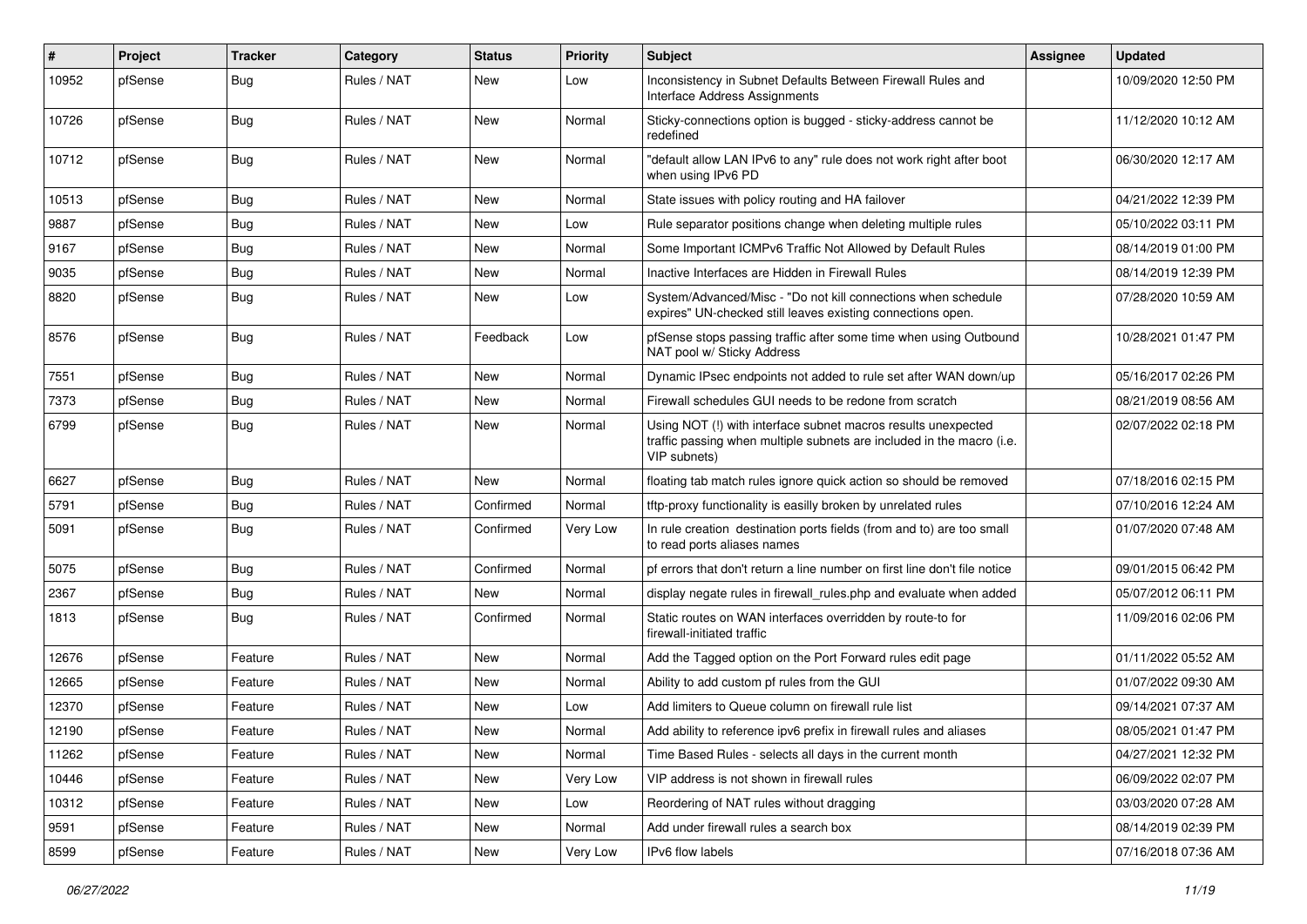| $\sharp$ | Project | Tracker | Category    | <b>Status</b> | <b>Priority</b> | Subject                                                                                                 | <b>Assignee</b> | <b>Updated</b>      |
|----------|---------|---------|-------------|---------------|-----------------|---------------------------------------------------------------------------------------------------------|-----------------|---------------------|
| 8385     | pfSense | Feature | Rules / NAT | <b>New</b>    | Normal          | Utilize IP addresses from successfully authenticated OpenVPN<br>endpoints to Update Firewall Rules      |                 | 07/19/2018 03:07 PM |
| 8316     | pfSense | Feature | Rules / NAT | <b>New</b>    | Low             | expiration date when creating new rules                                                                 |                 | 08/21/2019 09:11 AM |
| 7922     | pfSense | Feature | Rules / NAT | <b>New</b>    | Normal          | Add the option to select the ISP IPv6 Delegated Prefix as a<br>destination in firewall rules            |                 | 10/10/2017 06:36 PM |
| 7799     | pfSense | Feature | Rules / NAT | <b>New</b>    | Normal          | Make an ajax call to toggle logging by clicking on the logging icon<br>next to a rule                   |                 | 08/13/2019 09:40 AM |
| 7781     | pfSense | Feature | Rules / NAT | <b>New</b>    | Normal          | Please Enable Rule Separators on Manual Outbound NAT                                                    |                 | 08/21/2019 09:07 AM |
| 7761     | pfSense | Feature | Rules / NAT | <b>New</b>    | Normal          | Add a way to match on IPv6 proto=0 (hop-by-hop header extension)                                        |                 | 08/13/2019 03:49 PM |
| 7260     | pfSense | Feature | Rules / NAT | <b>New</b>    | Normal          | Source OS / p0f Database Missing Modern Operating Systems                                               |                 | 04/18/2020 02:25 AM |
| 7181     | pfSense | Feature | Rules / NAT | <b>New</b>    | Low             | Add Top and Add Bottom on Seperator                                                                     |                 | 08/21/2019 08:55 AM |
| 7085     | pfSense | Feature | Rules / NAT | <b>New</b>    | Normal          | <b>Edit Firewall Rules Seperator</b>                                                                    |                 | 09/10/2017 09:15 AM |
| 6776     | pfSense | Feature | Rules / NAT | <b>New</b>    | Normal          | Allow disabling of "filter rule association" by default                                                 |                 | 08/17/2021 10:56 AM |
| 6539     | pfSense | Feature | Rules / NAT | <b>New</b>    | Normal          | ICMPv6 filtering requires multiple rules - no range support                                             |                 | 08/13/2019 01:23 PM |
| 6207     | pfSense | Feature | Rules / NAT | <b>New</b>    | Normal          | Please, add "THIS_IF broadcast" Macro for use in firewall rules                                         |                 | 08/21/2019 11:01 AM |
| 4997     | pfSense | Feature | Rules / NAT | New           | Normal          | Add setting option to choose default log action for new firewall rules                                  |                 | 08/20/2019 03:29 PM |
| 4707     | pfSense | Feature | Rules / NAT | <b>New</b>    | Normal          | Can't override block port 0 rules in filter.inc                                                         |                 | 08/13/2019 12:53 PM |
| 4165     | pfSense | Feature | Rules / NAT | <b>New</b>    | Low             | Allow for security zones when defining interfaces and firewall rules.                                   |                 | 02/06/2016 04:35 AM |
| 3793     | pfSense | Feature | Rules / NAT | <b>New</b>    | Normal          | Enable external authentication support for rules                                                        |                 | 08/05/2014 01:09 PM |
| 3288     | pfSense | Feature | Rules / NAT | <b>New</b>    | Normal          | Macros for Interface Networks on Outbound NAT rule Source<br>drop-down                                  |                 | 08/21/2019 11:02 AM |
| 2965     | pfSense | Feature | Rules / NAT | <b>New</b>    | Normal          | Mac Firewalling                                                                                         |                 | 04/24/2013 12:02 PM |
| 2771     | pfSense | Feature | Rules / NAT | <b>New</b>    | Normal          | Add packet tracing simulator                                                                            |                 | 08/13/2019 12:24 PM |
| 2676     | pfSense | Feature | Rules / NAT | New           | Normal          | Reply-to option in firewall rule                                                                        |                 | 05/05/2017 03:15 PM |
| 2358     | pfSense | Feature | Rules / NAT | <b>New</b>    | Normal          | NAT64 Support                                                                                           |                 | 04/16/2022 06:52 PM |
| 2049     | pfSense | Feature | Rules / NAT | <b>New</b>    | Normal          | Show Auto Generated Rules and Use them to turn features on/off<br>when applicable                       |                 | 08/20/2019 03:37 PM |
| 1947     | pfSense | Feature | Rules / NAT | <b>New</b>    | Normal          | Option to kill all states when creating a block rule                                                    |                 | 08/20/2019 01:09 PM |
| 1937     | pfSense | Feature | Rules / NAT | <b>New</b>    | Normal          | Support for rule groupings                                                                              |                 | 08/20/2019 12:42 PM |
| 1935     | pfSense | Feature | Rules / NAT | <b>New</b>    | Normal          | Allow rule with max-src-conn-* options to make conditional use of<br>"overload <virusprot>"</virusprot> |                 | 10/07/2011 09:31 AM |
| 1683     | pfSense | Feature | Rules / NAT | New           | Normal          | PF scrub min-ttl option                                                                                 |                 | 09/23/2020 01:52 AM |
| 1136     | pfSense | Feature | Rules / NAT | New           | Normal          | Add logic to automatically avoid route-to for static route networks                                     |                 | 10/09/2018 05:11 AM |
| 746      | pfSense | Feature | Rules / NAT | New           | Normal          | Add interface group to source/dest drop downs                                                           |                 | 07/19/2010 05:10 PM |
| 701      | pfSense | Feature | Rules / NAT | New           | Normal          | Interface groups with NAT                                                                               |                 | 05/11/2018 10:12 PM |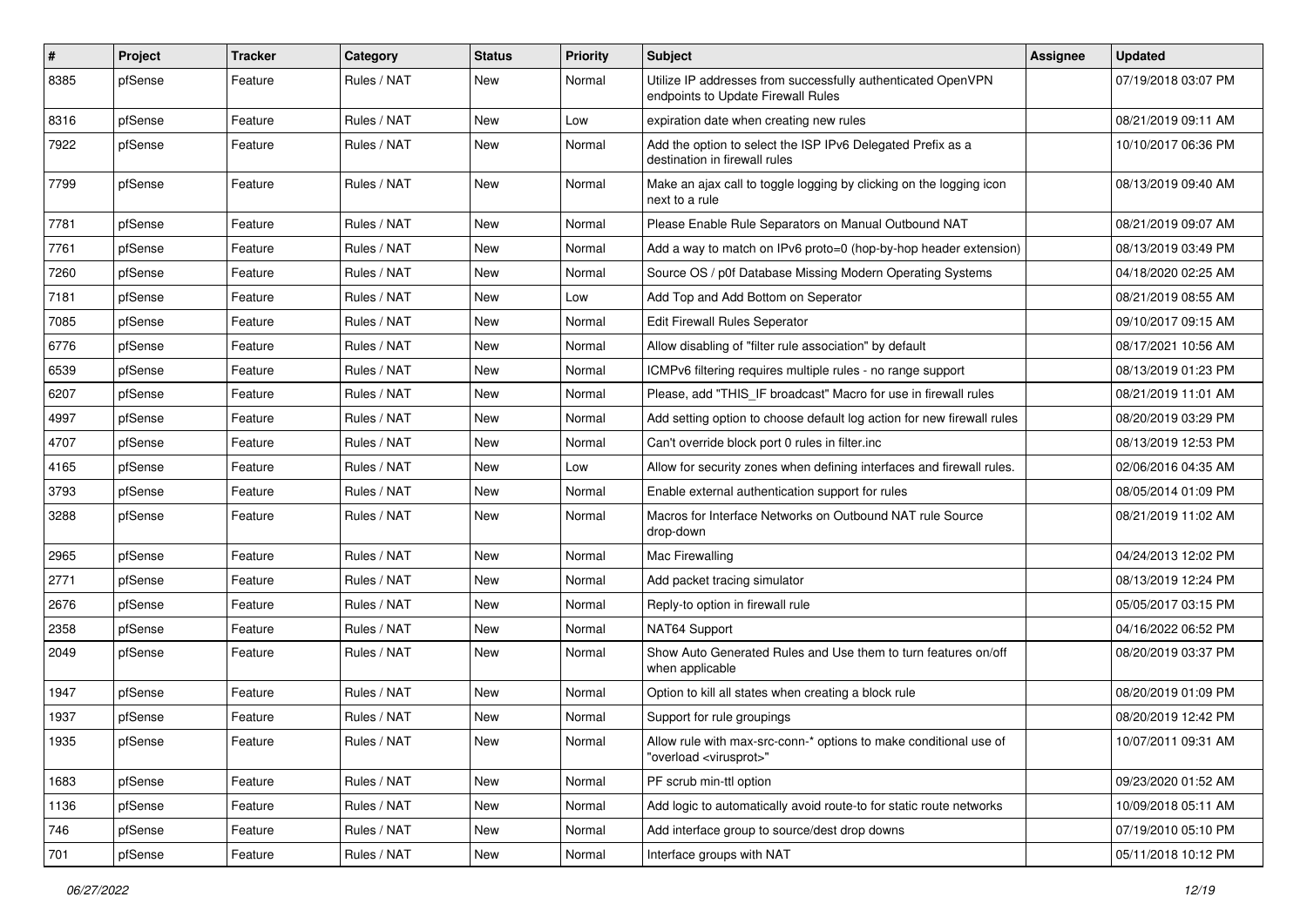| #     | Project          | <b>Tracker</b>     | Category           | <b>Status</b> | Priority  | Subject                                                                                                                          | <b>Assignee</b> | <b>Updated</b>      |
|-------|------------------|--------------------|--------------------|---------------|-----------|----------------------------------------------------------------------------------------------------------------------------------|-----------------|---------------------|
| 371   | pfSense          | Feature            | Rules / NAT        | New           | Normal    | Allow moving of bogon and RFC 1918 rules                                                                                         |                 | 02/06/2016 04:53 AM |
| 96    | pfSense          | Feature            | Rules / NAT        | <b>New</b>    | Normal    | Add "All local networks" to source and destination drop down boxen<br>in firewall rules                                          |                 | 02/06/2016 04:53 AM |
| 13058 | pfSense          | Todo               | Rules / NAT        | <b>New</b>    | Normal    | Add static routes and directly connected networks back to policy<br>route negation rules                                         |                 | 04/13/2022 08:05 AM |
| 12338 | pfSense Packages | Bug                | <b>RRD Summary</b> | New           | Normal    | RRD Summary does not report data on 3100                                                                                         |                 | 04/15/2022 02:54 PM |
| 9698  | pfSense          | Bug                | <b>RRD Graphs</b>  | New           | Normal    | Monitoring graphs do not retain state after auto-refresh                                                                         |                 | 08/26/2019 02:09 AM |
| 7314  | pfSense          | Bug                | <b>RRD Graphs</b>  | <b>New</b>    | Low       | Discrepancy in ntp monitoring view                                                                                               |                 | 02/24/2017 08:37 PM |
| 2138  | pfSense          | <b>Bug</b>         | <b>RRD Graphs</b>  | New           | Normal    | RRD Wireless graph broken in BSS mode                                                                                            |                 | 02/06/2016 04:59 AM |
| 1186  | pfSense          | <b>Bug</b>         | <b>RRD Graphs</b>  | Confirmed     | Normal    | When in pure routing mode the rrd graphs are blank                                                                               |                 | 09/16/2015 04:31 PM |
| 5307  | pfSense          | Feature            | <b>RRD Graphs</b>  | New           | Low       | Add logarithmic scale option to RRD graphs                                                                                       |                 | 10/14/2015 07:37 AM |
| 4292  | pfSense          | Feature            | <b>RRD Graphs</b>  | New           | Normal    | Show 95th Percentile for IPv6 Traffic in RRD Graphs                                                                              |                 | 01/25/2015 02:24 PM |
| 12950 | pfSense          | Bug                | Routing            | <b>New</b>    | Normal    | OpenVPN as default gateway does not get set at boot time                                                                         |                 | 04/09/2022 05:46 PM |
| 12850 | pfSense          | <b>Bug</b>         | Routing            | New           | Low       | Console error during boot: "route: route has not been found"                                                                     |                 | 02/22/2022 08:27 AM |
| 8066  | pfSense          | <b>Bug</b>         | Routing            | New           | Normal    | Static routes not applied when they go out a interface using carp                                                                |                 | 11/08/2017 02:04 AM |
| 7352  | pfSense          | Bug                | Routing            | <b>New</b>    | Normal    | pfSense IPv6 static route is dumped after a WAN flap                                                                             |                 | 01/20/2022 09:35 AM |
| 13297 | pfSense          | Feature            | Routing            | New           | Normal    | Support for Gateway Groups as Static Route destinations                                                                          |                 | 06/24/2022 07:41 AM |
| 9544  | pfSense          | Feature            | Routing            | <b>New</b>    | Normal    | Enable RADIX MPATH                                                                                                               |                 | 04/21/2022 12:39 PM |
| 1521  | pfSense          | Todo               | Routing            | New           | Normal    | Investigate FreeBSD route metric support for future versions                                                                     |                 | 05/12/2011 11:28 AM |
| 12535 | pfSense          | Documentation      | Routing            | New           | Normal    | Negate Rules function does not match the description                                                                             |                 | 11/19/2021 02:03 PM |
| 12179 | pfSense Packages | Feature            | qemu-guest-agent   | New           | Normal    | QEMU package                                                                                                                     |                 | 07/30/2021 08:02 AM |
| 13236 | pfSense Docs     | Todo               | Products           | New           | Normal    | Document link speed limitations with igc and ix on 6100/4100                                                                     |                 | 05/31/2022 05:53 PM |
| 12162 | pfSense Docs     | Todo               | Products           | <b>New</b>    | Normal    | Add "usb reset" as possible solution for non-booting flash drives on<br>the SG-1100                                              |                 | 10/07/2021 02:19 PM |
| 11871 | pfSense Docs     | Correction         | Products           | New           | Normal    | SG-2100 must be manually power cycled after installation                                                                         |                 | 10/07/2021 02:19 PM |
| 11608 | pfSense Docs     | New Content        | Products           | New           | Normal    | Interfaces order of XG-7100 Quad-Port 10GbE Fiber SFP+<br><b>Installation Kit</b>                                                |                 | 03/03/2021 07:14 AM |
| 11172 | pfSense Docs     | <b>New Content</b> | Products           | New           | Normal    | Interfaces order of 10 Gigabit Quad-Port SFP+ Intel® X710BM2<br>Card                                                             |                 | 12/18/2020 01:28 PM |
| 1833  | pfSense          | Feature            | <b>PPTP</b>        | New           | Normal    | PPTP type WAN IPv6 support                                                                                                       |                 | 08/20/2019 10:12 AM |
| 12436 | pfSense          | Bug                | PPPoE Server       | New           | Normal    | Pppoe server config gui does not allow setting of chap<br>authentication, and sets the network start address for allocation to 0 |                 | 10/21/2021 08:15 AM |
| 9295  | pfSense          | Bug                | PPPoE Server       | New           | Very High | IPv6 PD does not work with PPPOE (Server & Client)                                                                               |                 | 05/15/2022 10:53 AM |
| 9633  | pfSense          | Feature            | PPPoE Server       | New           | Normal    | PPPoE/L2TP Server Status Page                                                                                                    |                 | 10/09/2021 12:05 PM |
| 1826  | pfSense          | Feature            | PPPoE Server       | New           | Normal    | PPPoE server IPv6 support                                                                                                        |                 | 03/25/2022 04:25 PM |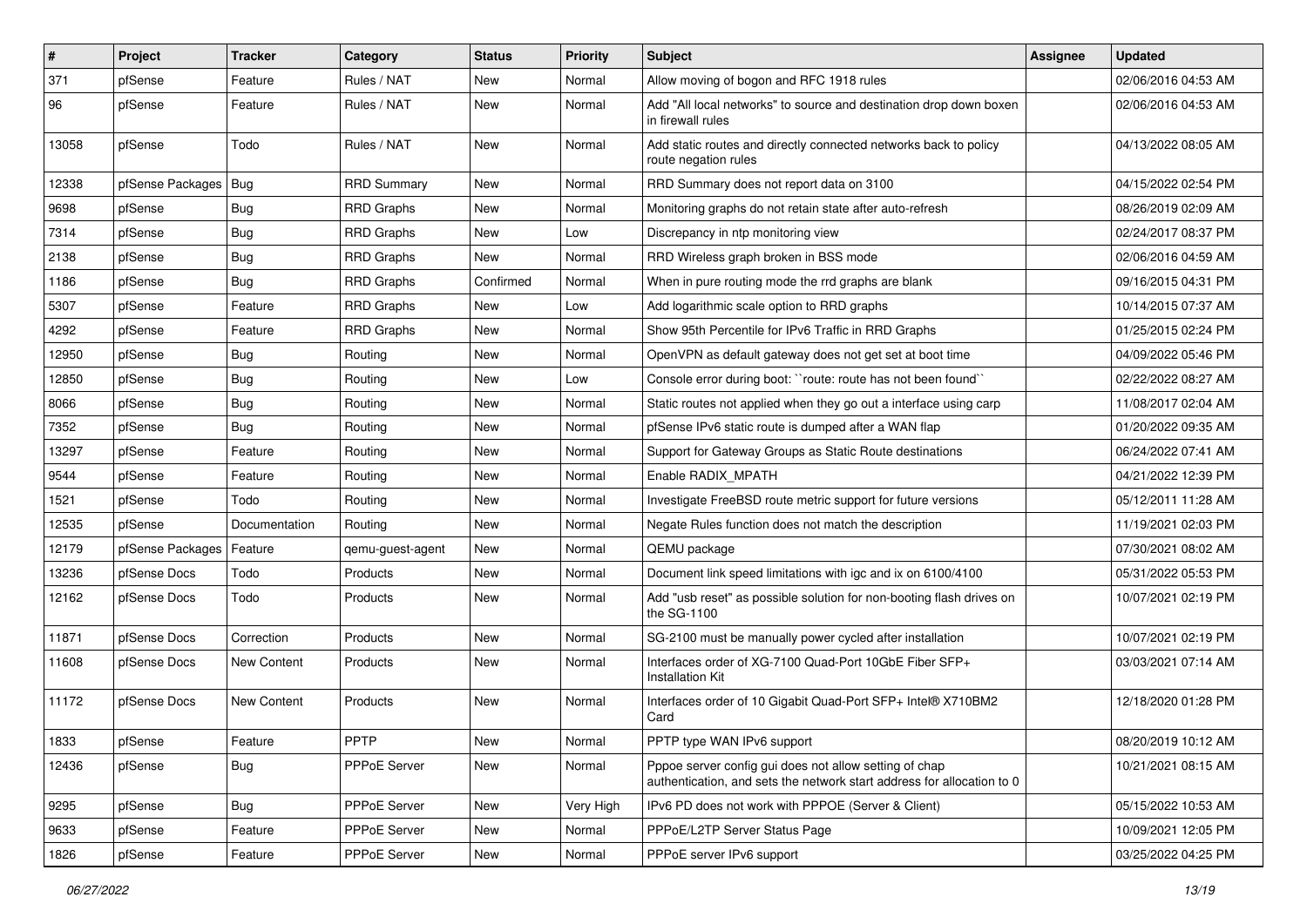| $\vert$ # | Project                | <b>Tracker</b> | Category              | <b>Status</b> | <b>Priority</b> | <b>Subject</b>                                                                                                     | <b>Assignee</b> | <b>Updated</b>      |
|-----------|------------------------|----------------|-----------------------|---------------|-----------------|--------------------------------------------------------------------------------------------------------------------|-----------------|---------------------|
| 9192      | pfSense                | <b>Bug</b>     | PPP Interfaces        | New           | Normal          | PPPoE daemon selects wrong interface                                                                               |                 | 08/20/2019 10:05 AM |
| 8804      | pfSense                | Bug            | <b>PPP</b> Interfaces | <b>New</b>    | Normal          | Netgate SG-1000 PPPoE Keepalives not prioritized, internet drops                                                   |                 | 08/20/2019 10:06 AM |
| 8512      | pfSense                | <b>Bug</b>     | <b>PPP</b> Interfaces | New           | Normal          | PPPoE reconnect fails after interface flap                                                                         |                 | 08/20/2019 10:06 AM |
| 6255      | pfSense                | <b>Bug</b>     | <b>PPP</b> Interfaces | Confirmed     | Low             | PPP Country/Provider/Plan configuration not saved                                                                  |                 | 04/25/2016 07:15 PM |
| 5253      | pfSense                | <b>Bug</b>     | PPP Interfaces        | <b>New</b>    | Normal          | 3gstats.php 100% CPU                                                                                               |                 | 01/08/2022 05:02 PM |
| 3326      | pfSense                | <b>Bug</b>     | PPP Interfaces        | <b>New</b>    | Normal          | IPv6 only PPPoE connection                                                                                         |                 | 11/18/2013 09:37 AM |
| 9617      | pfSense                | Feature        | <b>PPP</b> Interfaces | New           | Normal          | PPPoE Static IP Configuration in GUI                                                                               |                 | 10/15/2021 08:52 PM |
| 8078      | pfSense                | Feature        | <b>PPP</b> Interfaces | <b>New</b>    | Normal          | <b>PPPoE Reconnect Wait Time</b>                                                                                   |                 | 11/09/2017 05:13 PM |
| 3552      | pfSense                | Feature        | <b>PPP</b> Interfaces | New           | Normal          | Allow configuring link keep-alive value in PPP                                                                     |                 | 05/14/2014 10:26 AM |
| 3162      | pfSense                | Feature        | PPP Interfaces        | <b>New</b>    | Low             | <b>MLPPP Status of connections</b>                                                                                 |                 | 08/20/2019 10:20 AM |
| 2443      | pfSense                | Feature        | <b>PPP</b> Interfaces | New           | Normal          | Automatically start 3G usb interfaces upon plugin                                                                  |                 | 05/20/2012 05:37 PM |
| 895       | pfSense                | Feature        | <b>PPP</b> Interfaces | New           | Very Low        | PPP subsystem MPPE/MPPC support                                                                                    |                 | 09/10/2019 04:24 PM |
| 12907     | pfSense Packages       | Bug            | <b>PIMD</b>           | Feedback      | Normal          | PIMD: Nonexistent interfaces should be hidden/disabled in<br>pimd.conf before bringing up the service              |                 | 03/07/2022 03:51 PM |
| 12538     | pfSense Packages   Bug |                | PIMD                  | <b>New</b>    | Normal          | PIMD sub-interface bug                                                                                             |                 | 11/20/2021 09:44 PM |
| 10791     | pfSense Packages   Bug |                | <b>PIMD</b>           | New           | Normal          | Valid (vlan)interfaces do not get vif reporting "Invalid phyint<br>address"                                        |                 | 10/06/2020 09:20 AM |
| 10692     | pfSense Packages   Bug |                | PIMD                  | Feedback      | Normal          | PIMD starts twice at boot                                                                                          |                 | 04/21/2022 12:40 PM |
| 10909     | pfSense Packages       | Feature        | <b>PIMD</b>           | New           | Normal          | #define MAXVIFS 32 to 64                                                                                           |                 | 04/21/2022 12:39 PM |
| 13202     | pfSense Packages   Bug |                | pfBlockerNG           | New           | Normal          | Missing Protocols on IP Feed Groups Advanced Inbound/Outbound<br>Firewall Rule settings                            |                 | 05/23/2022 08:58 AM |
| 13194     | pfSense Packages   Bug |                | pfBlockerNG           | <b>New</b>    | Normal          | Remove dead Malc0de feed                                                                                           |                 | 05/23/2022 05:16 AM |
| 13180     | pfSense Packages   Bug |                | pfBlockerNG           | New           | High            | High CPU Utilization with pfb_filterlsince PfBlockerNG update to<br>devel 3.1.0 4                                  |                 | 06/14/2022 08:00 AM |
| 13154     | pfSense Packages   Bug |                | pfBlockerNG           | Confirmed     | Normal          | pfBlocker causing excessive CPU load                                                                               |                 | 06/14/2022 01:14 PM |
| 13018     | pfSense Packages   Bug |                | pfBlockerNG           | New           | Normal          | TLD and DNSBL Safesearch DOH conflict disables TLD block when<br>conflicting DOH FQDN is deselected or whitelisted |                 | 04/01/2022 05:59 PM |
| 12822     | pfSense Packages   Bug |                | pfBlockerNG           | <b>New</b>    | Normal          | IPv4 Source ASN format not working                                                                                 |                 | 02/18/2022 10:47 AM |
| 12423     | pfSense Packages   Bug |                | pfBlockerNG           | Feedback      | Normal          | Dashboard shows "SQLite database missing, Force Reload DNSBL<br>to recover!"                                       |                 | 12/31/2021 01:06 PM |
| 12414     | pfSense Packages   Bug |                | pfBlockerNG           | Feedback      | Normal          | DNSBL SafeSearch page displays input validation error if DoH /<br>DoT blocking is not enabled                      |                 | 12/30/2021 02:49 PM |
| 12330     | pfSense Packages   Bug |                | pfBlockerNG           | Feedback      | Normal          | pfBlockerNG devel creating invalid NAT rules on boot                                                               |                 | 04/21/2022 12:40 PM |
| 12033     | pfSense Packages   Bug |                | pfBlockerNG           | New           | Normal          | maxmindb and _sqlite3 modules not found                                                                            |                 | 10/01/2021 04:42 AM |
| 11572     | pfSense Packages   Bug |                | pfBlockerNG           | New           | High            | Auto created firewall rules have IPv4 as protocol only - even for<br>IPv6 lists.                                   |                 | 06/25/2022 10:59 AM |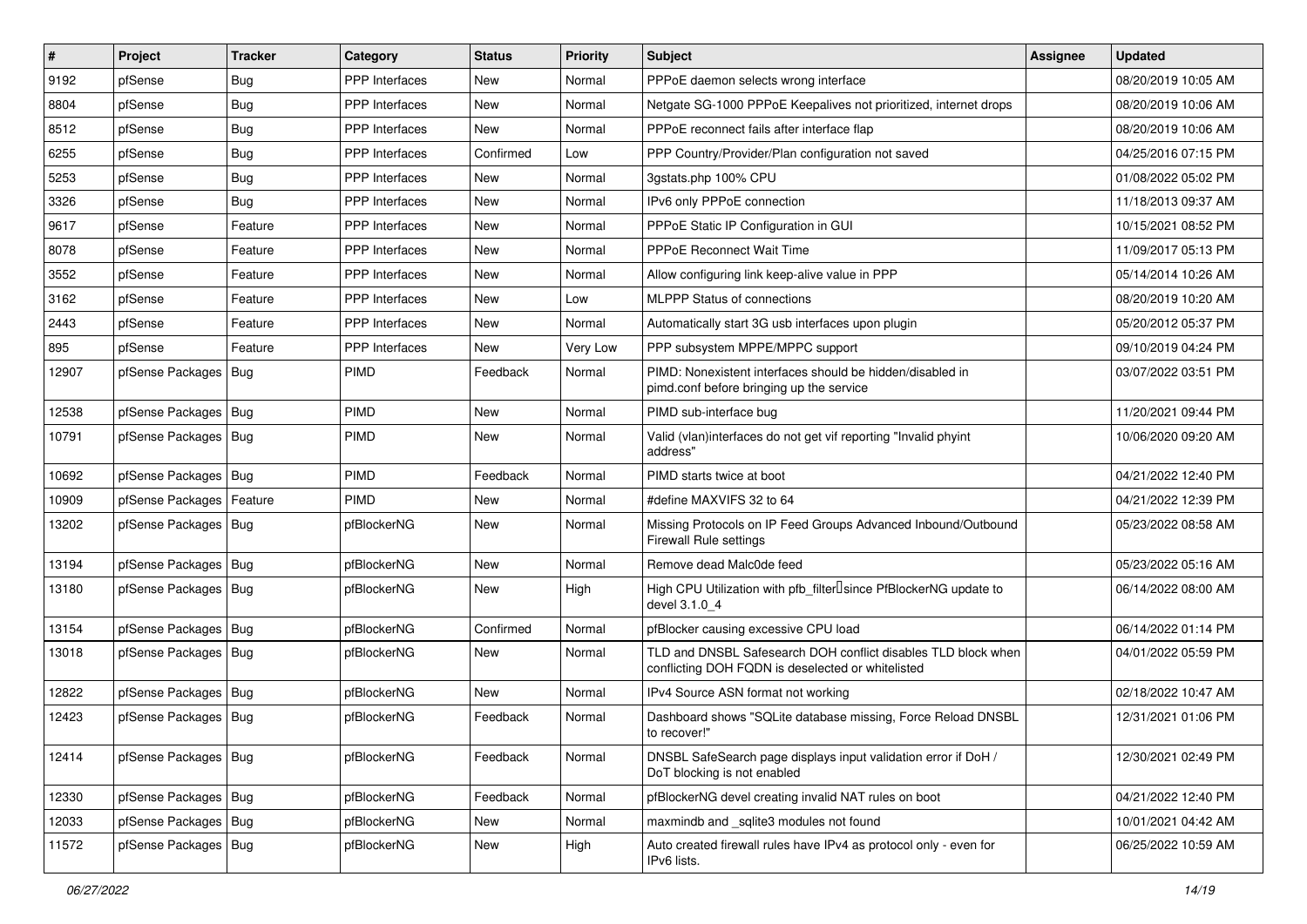| $\vert$ # | Project                    | <b>Tracker</b> | Category    | <b>Status</b> | <b>Priority</b> | <b>Subject</b>                                                                                                         | <b>Assignee</b> | <b>Updated</b>      |
|-----------|----------------------------|----------------|-------------|---------------|-----------------|------------------------------------------------------------------------------------------------------------------------|-----------------|---------------------|
| 11414     | pfSense Packages           | Bug            | pfBlockerNG | New           | Normal          | Enabling feed "Public DNS4 all" breaks some Google services                                                            |                 | 02/13/2021 02:46 AM |
| 11398     | pfSense Packages   Bug     |                | pfBlockerNG | <b>New</b>    | Normal          | pfBlocker upgrade hangs forever                                                                                        |                 | 04/21/2022 12:39 PM |
| 11261     | pfSense Packages   Bug     |                | pfBlockerNG | New           | Normal          | pfBlockerNG ASN numbers in IPv4 (/IPv6) Custom_List generate<br>error(s) "Invalid numeric literal at line 1, column 7" |                 | 01/28/2021 08:34 AM |
| 11040     | pfSense Packages   Bug     |                | pfBlockerNG | <b>New</b>    | Normal          | pfb filter core faults when clearing firewall log                                                                      |                 | 11/07/2020 01:44 PM |
| 10590     | pfSense Packages   Bug     |                | pfBlockerNG | New           | Normal          | pfBlockerNG: Invalid argument supplied for foreach()                                                                   |                 | 05/26/2020 08:22 AM |
| 10526     | pfSense Packages   Bug     |                | pfBlockerNG | New           | Normal          | Package pfBlockerNG Crashes on Alert view                                                                              |                 | 05/04/2020 08:59 AM |
| 10278     | pfSense Packages           | Bug            | pfBlockerNG | <b>New</b>    | Normal          | pfBlockerNG: Formatting issue on DNSBL stats page                                                                      |                 | 02/24/2020 01:36 PM |
| 10253     | pfSense Packages   Bug     |                | pfBlockerNG | New           | Normal          | pfblockerng-devel uses user interface for VIP causing issues with<br>other services                                    |                 | 02/11/2020 09:17 AM |
| 10252     | pfSense Packages   Bug     |                | pfBlockerNG | <b>New</b>    | High            | pfblockerng-devel                                                                                                      |                 | 02/11/2020 05:18 PM |
| 10188     | pfSense Packages   Bug     |                | pfBlockerNG | <b>New</b>    | Normal          | Reputation tab is not working                                                                                          |                 | 01/24/2020 10:06 AM |
| 10164     | pfSense Packages   Bug     |                | pfBlockerNG | <b>New</b>    | Normal          | pfBlockerNG dashboard widget position is not maintained when<br>updating                                               |                 | 01/06/2020 10:06 AM |
| 9999      | pfSense Packages   Bug     |                | pfBlockerNG | New           | Normal          | unbound fatal error if System Domain in DNSBL and System<br>Domain Local Zone Type is Redirect                         |                 | 12/25/2019 08:10 AM |
| 9724      | pfSense Packages   Bug     |                | pfBlockerNG | New           | High            | pfblockerng-firewall-filter-service-will-not-start                                                                     |                 | 09/05/2019 06:32 AM |
| 9707      | pfSense Packages   Bug     |                | pfBlockerNG | New           | Normal          | Some networks already existing in deny Feeds are not stopped<br>even if existing in custom deny list                   |                 | 08/28/2019 10:03 AM |
| 9676      | pfSense Packages   Bug     |                | pfBlockerNG | <b>New</b>    | Normal          | AS lookup fails                                                                                                        |                 | 12/26/2019 12:17 AM |
| 9662      | pfSense Packages   Bug     |                | pfBlockerNG | New           | Normal          | PfblockerNG do not update after pfsense reboot and wait for next<br>cron task                                          |                 | 08/20/2019 09:00 AM |
| 13156     | pfSense Packages           | Regression     | pfBlockerNG | <b>New</b>    | Normal          | pfBlockerNG IP block stats do not work                                                                                 |                 | 06/13/2022 08:16 PM |
| 13207     | pfSense Packages           | Feature        | pfBlockerNG | <b>New</b>    | Normal          | The feed column on the Alerts page is confusing                                                                        |                 | 05/24/2022 04:56 AM |
| 13201     | pfSense Packages   Feature |                | pfBlockerNG | New           | Normal          | Add FireHol Security IP Feeds                                                                                          |                 | 05/23/2022 06:34 AM |
| 13200     | pfSense Packages           | Feature        | pfBlockerNG | <b>New</b>    | Normal          | <b>Custom DNS Servers for Alert settings</b>                                                                           |                 | 05/23/2022 06:16 AM |
| 13199     | pfSense Packages           | Feature        | pfBlockerNG | New           | Normal          | Feed groups should not have the first listing in the group bar                                                         |                 | 05/23/2022 06:03 AM |
| 13198     | pfSense Packages   Feature |                | pfBlockerNG | New           | Normal          | Dark Theme Styling issues - Alerts White bar                                                                           |                 | 05/23/2022 06:05 AM |
| 13197     | pfSense Packages           | Feature        | pfBlockerNG | New           | Normal          | Put a Single donation link and a proper patreon lin in the pfBlocker<br>Support Banner / Widget                        |                 | 05/23/2022 05:35 AM |
| 13196     | pfSense Packages   Feature |                | pfBlockerNG | New           | Normal          | remove NoVirusThanks feed                                                                                              |                 | 05/23/2022 06:05 AM |
| 13195     | pfSense Packages   Feature |                | pfBlockerNG | <b>New</b>    | Normal          | Dedicated website for Feed mangement - Community Driven                                                                |                 | 05/23/2022 05:22 AM |
| 13179     | pfSense Packages   Feature |                | pfBlockerNG | New           | High            | Search based on CIDR                                                                                                   |                 | 05/17/2022 09:45 AM |
| 13138     | pfSense Packages   Feature |                | pfBlockerNG | New           | Normal          | DNS over HTTPS/TLS Blocking should be removed from<br>SafeSearch                                                       |                 | 05/07/2022 02:52 AM |
| 13137     | pfSense Packages   Feature |                | pfBlockerNG | New           | Normal          | ckuethe/doh-blocklist.txt add to DoH feeds                                                                             |                 | 05/07/2022 02:39 AM |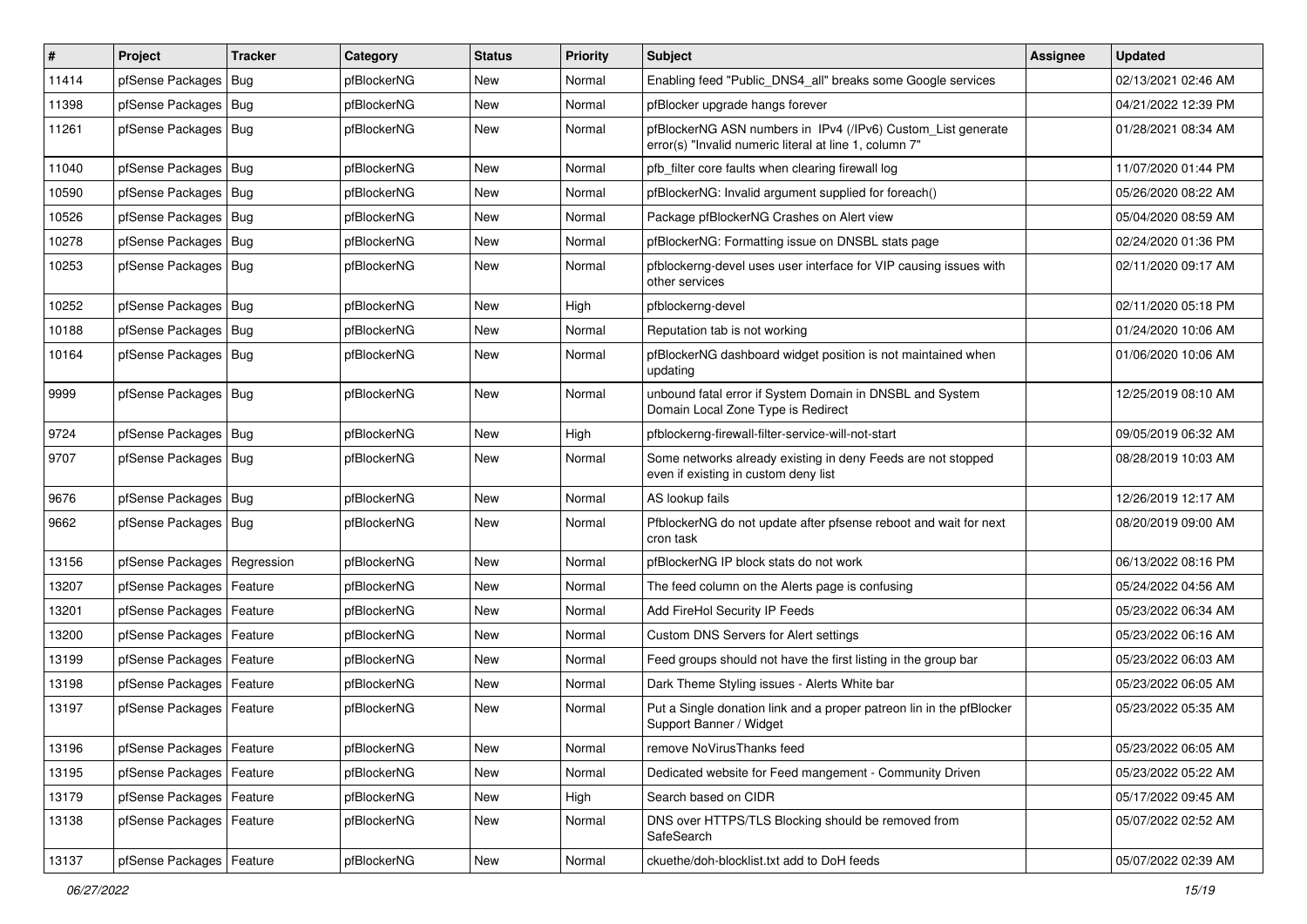| #     | <b>Project</b>             | <b>Tracker</b> | Category       | <b>Status</b> | <b>Priority</b> | <b>Subject</b>                                                                                | <b>Assignee</b> | <b>Updated</b>      |
|-------|----------------------------|----------------|----------------|---------------|-----------------|-----------------------------------------------------------------------------------------------|-----------------|---------------------|
| 13136 | pfSense Packages           | Feature        | pfBlockerNG    | <b>New</b>    | Normal          | Add crypt0rr DNS-over-HTTPS (DOH) provider list feeds                                         |                 | 05/07/2022 02:27 AM |
| 12932 | pfSense Packages           | Feature        | pfBlockerNG    | <b>New</b>    | High            | pfblockerng per user whitelist                                                                |                 | 03/11/2022 11:08 AM |
| 12918 | pfSense Packages           | Feature        | pfBlockerNG    | New           | Normal          | pfBlockerNG-devel changes from xmlrpc sync do not take effect<br>immediately                  |                 | 03/07/2022 02:29 PM |
| 12882 | pfSense Packages   Feature |                | pfBlockerNG    | Feedback      | Normal          | Add the option to specify CURLOPT_INTERFACE in pfBlockerNG<br>IPv4/IPv6 lists                 |                 | 03/24/2022 11:16 AM |
| 12736 | pfSense Packages   Feature |                | pfBlockerNG    | <b>New</b>    | Low             | Allow custom cron intervals                                                                   |                 | 01/30/2022 08:55 PM |
| 12358 | pfSense Packages           | Feature        | pfBlockerNG    | <b>New</b>    | Normal          | IP List Copy/Import/Export                                                                    |                 | 09/09/2021 01:56 PM |
| 12097 | pfSense Packages           | Feature        | pfBlockerNG    | <b>New</b>    | Normal          | Add dnsbl and geoip logs to system log                                                        |                 | 07/06/2021 01:25 PM |
| 11749 | pfSense Packages           | Feature        | pfBlockerNG    | <b>New</b>    | Normal          | Option to disable NAT rule creation                                                           |                 | 04/06/2021 11:45 PM |
| 11260 | pfSense Packages   Feature |                | pfBlockerNG    | <b>New</b>    | Normal          | pfBlockerNG: predefined ASN groups for Google, Facebook, Apple,<br>etc with useful selections |                 | 01/18/2021 03:46 PM |
| 11227 | pfSense Packages           | Feature        | pfBlockerNG    | <b>New</b>    | Normal          | Feeds update                                                                                  |                 | 01/07/2021 12:11 AM |
| 11209 | pfSense Packages           | Feature        | pfBlockerNG    | <b>New</b>    | Normal          | pfBlockerNG soft blocking                                                                     |                 | 01/01/2021 02:07 PM |
| 11156 | pfSense Packages           | Feature        | pfBlockerNG    | <b>New</b>    | Normal          | Add an option include subdomains for the noAAAA feature                                       |                 | 12/11/2020 10:19 AM |
| 11099 | pfSense Packages   Feature |                | pfBlockerNG    | <b>New</b>    | Normal          | DNSBL blocking by schedule                                                                    |                 | 11/25/2020 12:12 AM |
| 11092 | pfSense Packages           | Feature        | pfBlockerNG    | <b>New</b>    | Normal          | Detecting DNS tunneling                                                                       |                 | 11/21/2020 04:53 AM |
| 10841 | pfSense Packages           | Feature        | pfBlockerNG    | <b>New</b>    | Normal          | Allow per Source/VLAN/Network individual black&whitelists                                     |                 | 10/18/2020 07:42 AM |
| 10600 | pfSense Packages           | Feature        | pfBlockerNG    | <b>New</b>    | Normal          | Add support for pfBlockerNG "Action list" feature                                             |                 | 08/10/2020 02:39 AM |
| 9798  | pfSense Packages           | Feature        | pfBlockerNG    | <b>New</b>    | Normal          | add ipv4 and ipv6 dnscrypt-resolvers feeds                                                    |                 | 10/14/2021 09:48 AM |
| 8279  | pfSense Packages           | Feature        | pfBlockerNG    | <b>New</b>    | Normal          | Consider adding a new option to the Rule Order                                                |                 | 08/20/2019 09:00 AM |
| 13017 | pfSense                    | Feature        | Packet Capture | <b>New</b>    | Normal          | Packet capture: add preview results while capture is running                                  |                 | 04/09/2022 11:08 AM |
| 12457 | pfSense Docs               | Todo           | Packages       | <b>New</b>    | Very Low        | Add UPS Configuration Recipes for apcupsd and nut UPS<br>Packages with Common Brand Units     |                 | 10/18/2021 08:37 AM |
| 12395 | pfSense Docs               | Todo           | Packages       | <b>New</b>    | Normal          | Feedback on Packages - FRR Package - Border Gateway<br>Protocol - BGP Required Information    |                 | 09/21/2021 04:32 PM |
| 11944 | pfSense Docs               | Todo           | Packages       | New           | Normal          | Feedback on Packages - FRR Package - Bidirectional<br><b>Forwarding Detection</b>             |                 | 05/21/2021 12:57 AM |
| 11648 | pfSense Docs               | Todo           | Packages       | <b>New</b>    | Normal          | Feedback on Packages - AWS VPC Wizard - pfSense Plus<br><b>Configuration Details</b>          |                 | 03/10/2021 06:30 AM |
| 12875 | pfSense                    | Bug            | Package System | <b>New</b>    | Normal          | Import zabbix-agent6 and zabbix-proxy6 from FreeBSD Ports                                     |                 | 05/28/2022 06:50 PM |
| 12759 | pfSense Plus               | <b>Bug</b>     | Package System | <b>New</b>    | Very Low        | Proprietary packages link to non-existant or non-public github<br>pages                       |                 | 02/09/2022 10:43 AM |
| 11724 | pfSense                    | <b>Bug</b>     | Package System | <b>New</b>    | Normal          | Packages unexpectedly removed when changing update branches                                   |                 | 03/29/2021 08:09 AM |
| 10729 | pfSense                    | <b>Bug</b>     | Package System | <b>New</b>    | Normal          | Certificate verification failed for pkg.freebsd.org                                           |                 | 07/05/2020 01:12 AM |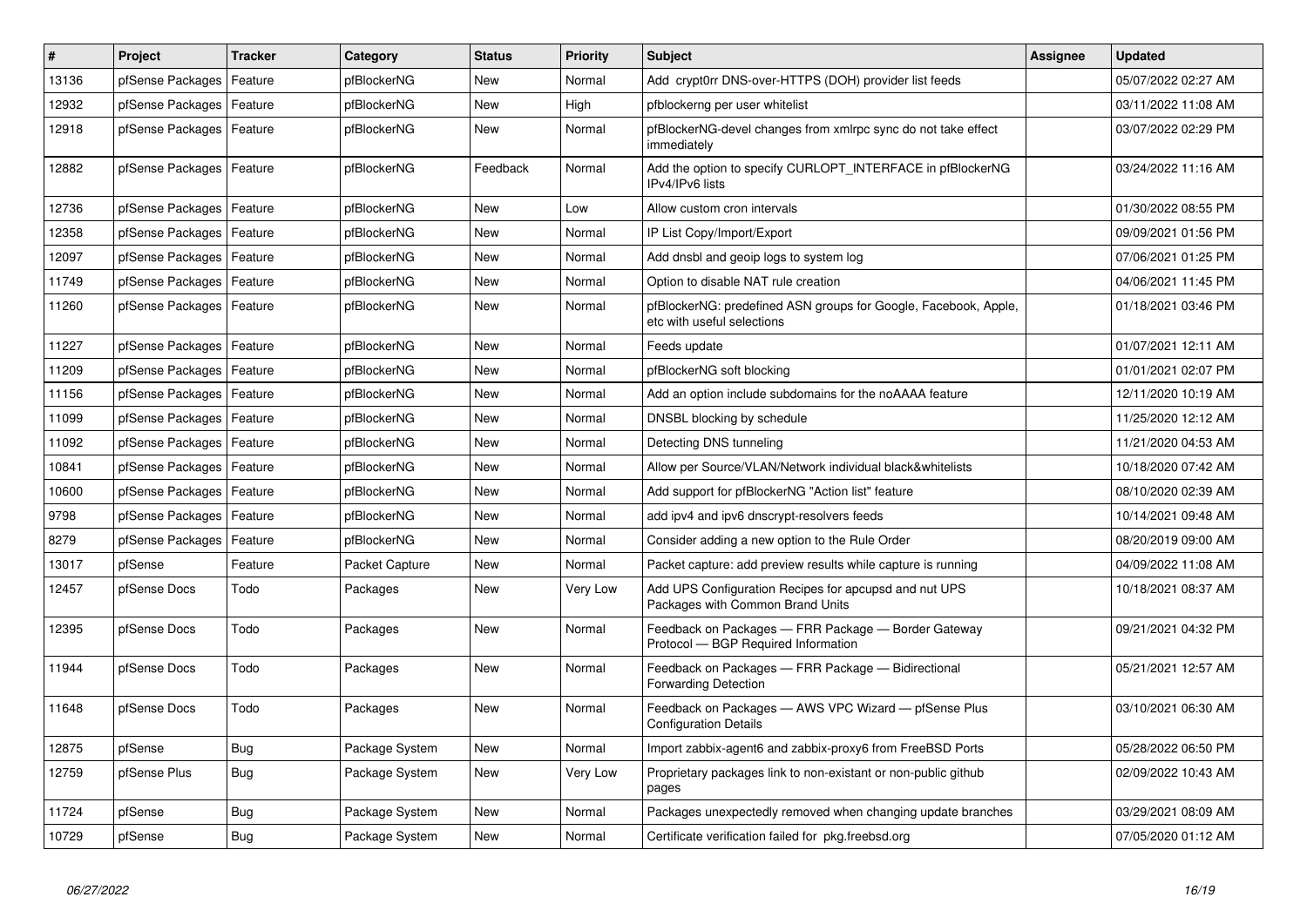| #     | Project | <b>Tracker</b> | Category                | <b>Status</b> | <b>Priority</b> | Subject                                                                                                          | Assignee | Updated             |
|-------|---------|----------------|-------------------------|---------------|-----------------|------------------------------------------------------------------------------------------------------------------|----------|---------------------|
| 9755  | pfSense | <b>Bug</b>     | Package System          | New           | Very Low        | package description wrong link<br>https://www.freshports.org/security/openvpn-client-export                      |          | 09/13/2019 07:22 AM |
| 9149  | pfSense | <b>Bug</b>     | Package System          | New           | Low             | Continued issues with /tmp and /var in RAM on 2.4                                                                |          | 11/24/2018 11:56 AM |
| 8177  | pfSense | <b>Bug</b>     | Package System          | New           | Normal          | "/xsl/package.xsl" is referenced in package XML files but not on<br>the firewall                                 |          | 08/14/2019 09:56 AM |
| 8176  | pfSense | <b>Bug</b>     | Package System          | New           | Normal          | ./schema/packages.dtd -- referenced in *xml, but missing?                                                        |          | 12/09/2017 06:52 PM |
| 7195  | pfSense | Bug            | Package System          | <b>New</b>    | Normal          | pkg_edit.php - <checkenablefields> tag has no effect on fields other<br/>than checkbox/input</checkenablefields> |          | 08/21/2019 09:15 AM |
| 7082  | pfSense | <b>Bug</b>     | Package System          | <b>New</b>    | Normal          | pkg_edit.php - impossible to use default_value with rowhelperfield                                               |          | 08/21/2019 09:15 AM |
| 6055  | pfSense | <b>Bug</b>     | Package System          | Confirmed     | Low             | Menu items may remain from packages no longer installed                                                          |          | 06/18/2021 08:46 PM |
| 5469  | pfSense | <b>Bug</b>     | Package System          | Confirmed     | Low             | package.dtd XSD schema is a piece of pathetic, useless,<br>unmaintained junk                                     |          | 11/22/2015 06:26 AM |
| 5306  | pfSense | <b>Bug</b>     | Package System          | <b>New</b>    | Normal          | textarea fields should have linebreaks sanitized automatically on<br>save                                        |          | 03/03/2017 04:15 AM |
| 4474  | pfSense | <b>Bug</b>     | Package System          | Confirmed     | Normal          | IP address change triggers reload of all packages                                                                |          | 02/13/2017 07:21 AM |
| 3358  | pfSense | Bug            | Package System          | <b>New</b>    | Normal          | new version of <include file=""> is not required during reinstall all</include>                                  |          | 12/26/2014 12:13 PM |
| 12248 | pfSense | Feature        | Package System          | <b>New</b>    | Low             | Package Update Availability Notification                                                                         |          | 11/28/2021 10:02 AM |
| 10645 | pfSense | Feature        | Package System          | <b>New</b>    | Very Low        | Choosing active repo after restoring config but before starting pkgs<br>auto-installing                          |          | 09/22/2020 01:04 PM |
| 10137 | pfSense | Feature        | Package System          | <b>New</b>    | Normal          | net-mamt/arpwatch: Update to 3.0                                                                                 |          | 12/30/2019 05:16 PM |
| 9574  | pfSense | Feature        | Package System          | <b>New</b>    | Normal          | Show changelog at package upgrade                                                                                |          | 06/02/2019 04:35 AM |
| 8178  | pfSense | Feature        | Package System          | New           | Normal          | Allow setting attributes for form elements in package XML                                                        |          | 12/09/2017 07:48 PM |
| 7888  | pfSense | Feature        | Package System          | <b>New</b>    | Normal          | Add a button in package manager GUI to upgrade all packages                                                      |          | 09/28/2017 05:50 AM |
| 7531  | pfSense | Feature        | Package System          | New           | Low             | pkg behavior when encountering invalid SSL certificate                                                           |          | 05/08/2017 06:57 PM |
| 7521  | pfSense | Feature        | Package System          | <b>New</b>    | High            | Package Updates via Mirror                                                                                       |          | 05/04/2017 08:21 PM |
| 6842  | pfSense | Feature        | Package System          | <b>New</b>    | Low             | Package Manager progress bar should indicate overall progress                                                    |          | 08/21/2019 08:55 AM |
| 6500  | pfSense | Feature        | Package System          | <b>New</b>    | Normal          | Should be a way to determine which packages are available without<br>having to update/install                    |          | 06/17/2016 05:34 PM |
| 5510  | pfSense | Feature        | Package System          | <b>New</b>    | Normal          | Need a simple way to enable/disable package-installed services                                                   |          | 04/21/2022 12:39 PM |
| 3623  | pfSense | Feature        | Package System          | New           | Normal          | Allow each package to choose if it is restarted on interface events                                              |          | 04/26/2014 01:00 PM |
| 2024  | pfSense | Feature        | Package System          | New           | Normal          | RRD Graphs for packages                                                                                          |          | 08/13/2019 12:24 PM |
| 12243 | pfSense | Todo           | Package System          | New           | Normal          | Implement "`plugin_interfaces()`"                                                                                |          | 02/07/2022 03:50 AM |
| 12259 | pfSense | <b>Bug</b>     | <b>Operating System</b> | New           | Normal          | Intel em NICs Suffering Performance Degradation on FreeBSD12                                                     |          | 02/25/2022 09:28 PM |
| 11232 | pfSense | <b>Bug</b>     | <b>Operating System</b> | New           | Normal          | Fix pfSense_fsync                                                                                                |          | 01/08/2021 08:53 AM |
| 10980 | pfSense | Bug            | <b>Operating System</b> | New           | Normal          | rc.local is executed at login by rc.initial, and not at boot time.                                               |          | 10/19/2020 09:39 AM |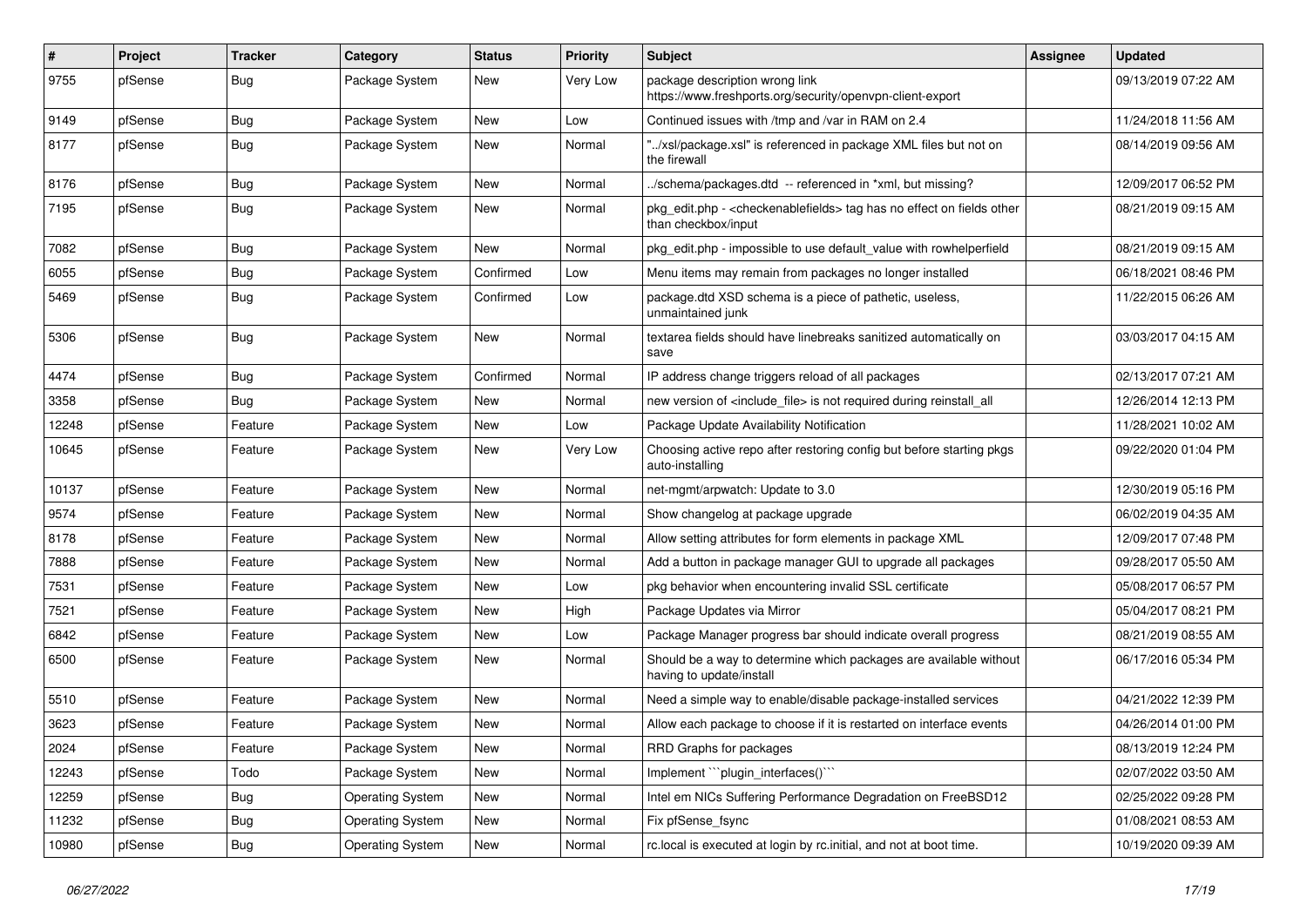| $\vert$ # | Project                    | <b>Tracker</b> | Category                 | <b>Status</b> | <b>Priority</b> | Subject                                                                         | <b>Assignee</b> | <b>Updated</b>      |
|-----------|----------------------------|----------------|--------------------------|---------------|-----------------|---------------------------------------------------------------------------------|-----------------|---------------------|
| 10671     | pfSense                    | <b>Bug</b>     | <b>Operating System</b>  | <b>New</b>    | Normal          | pfsense 2.4.5 1 does not boot on Gen2 2012R2 HyperV VM                          |                 | 05/09/2021 06:39 AM |
| 8207      | pfSense                    | Bug            | <b>Operating System</b>  | New           | Normal          | 2.4 cannot boot as a Xen VM with more than 7 NICs                               |                 | 06/25/2022 05:42 PM |
| 6580      | pfSense                    | Bug            | <b>Operating System</b>  | Confirmed     | Normal          | Bridge with down member interface sends ICMP unreachables<br>where it shouldn't |                 | 07/05/2016 05:40 PM |
| 4345      | pfSense                    | <b>Bug</b>     | <b>Operating System</b>  | Confirmed     | Normal          | Traffic Shaping doesn't work with Xen netfront driver                           |                 | 12/31/2021 05:30 PM |
| 2335      | pfSense                    | <b>Bug</b>     | <b>Operating System</b>  | New           | Normal          | IGMPProxy and CARP Results in System Instability Upon Reboot                    |                 | 07/19/2014 10:25 PM |
| 12524     | pfSense Plus               | Feature        | <b>Operating System</b>  | New           | Normal          | OpenSSL QAT Engine                                                              |                 | 04/10/2022 02:54 AM |
| 12521     | pfSense                    | Feature        | <b>Operating System</b>  | <b>New</b>    | Very Low        | Add the BBR2, QUIC, RACK Congestion Control (CC) protocols                      |                 | 11/15/2021 07:40 AM |
| 12066     | pfSense                    | Feature        | <b>Operating System</b>  | New           | Very Low        | Include man and man pages for all core programs and packages                    |                 | 06/21/2021 07:44 AM |
| 11369     | pfSense                    | Feature        | <b>Operating System</b>  | <b>New</b>    | Low             | add Enabling IPv6 Source Address Validation support                             |                 | 02/04/2021 10:03 AM |
| 10995     | pfSense                    | Feature        | <b>Operating System</b>  | <b>New</b>    | Low             | Remove VMware MSI-X from the PCI blacklist.                                     |                 | 10/20/2020 11:40 AM |
| 10238     | pfSense                    | Feature        | <b>Operating System</b>  | New           | Very Low        | Periodic Scrub of ZFS filesystem                                                |                 | 12/31/2020 03:02 PM |
| 9942      | pfSense                    | Feature        | <b>Operating System</b>  | <b>New</b>    | Normal          | Give pfSense the possibility to change the keyboard Layout for<br>console users |                 | 01/22/2021 02:33 AM |
| 9876      | pfSense                    | Feature        | <b>Operating System</b>  | <b>New</b>    | Normal          | PFsense on KVM: Web interface hint to disable "Hardware<br>Checksum Offloading" |                 | 07/03/2020 07:11 AM |
| 7783      | pfSense                    | Feature        | <b>Operating System</b>  | <b>New</b>    | Normal          | Support for hosting VMs on pfSense using bhyve                                  |                 | 03/25/2022 11:53 AM |
| 7602      | pfSense                    | Feature        | <b>Operating System</b>  | <b>New</b>    | Normal          | Auto-Create bootable USB for recovery                                           |                 | 08/13/2019 09:50 AM |
| 6412      | pfSense                    | Feature        | <b>Operating System</b>  | <b>New</b>    | Normal          | Add includedir directive for /var/etc/xinet.d to xinetd configuration           |                 | 08/13/2019 01:23 PM |
| 6228      | pfSense                    | Feature        | <b>Operating System</b>  | New           | Normal          | Please provide a means for IGMPv3 and MLDv2 support                             |                 | 05/20/2020 03:21 PM |
| 5619      | pfSense                    | Feature        | <b>Operating System</b>  | <b>New</b>    | Normal          | Curl with ARES support                                                          |                 | 08/13/2019 02:56 PM |
| 3943      | pfSense                    | Feature        | <b>Operating System</b>  | <b>New</b>    | Low             | pf - divert-reply not implemented (usefull for haproxy)                         |                 | 10/16/2014 06:42 PM |
| 2117      | pfSense                    | Feature        | <b>Operating System</b>  | <b>New</b>    | Normal          | 6RD support for ISPs like Swisscom                                              |                 | 08/22/2014 10:40 AM |
| 790       | pfSense                    | Feature        | <b>Operating System</b>  | <b>New</b>    | Normal          | Advanced options for dnsclient (resolv.conf)                                    |                 | 04/21/2022 12:39 PM |
| 12188     | pfSense Packages           | Bug            | OpenVPN Client<br>Export | New           | Normal          | client export breaks multi remote configurations                                |                 | 10/02/2021 05:58 PM |
| 11165     | pfSense Packages   Feature |                | OpenVPN Client<br>Export | <b>New</b>    | Very Low        | OpenVPN Exporter - Allow for name customization                                 |                 | 07/10/2021 12:58 PM |
| 10570     | pfSense Packages   Feature |                | OpenVPN Client<br>Export | <b>New</b>    | Very Low        | OpenVPN Export for iOS should use .ovpn12 for certs and private<br>key          |                 | 05/19/2020 10:12 AM |
| 10347     | pfSense Packages   Feature |                | OpenVPN Client<br>Export | New           | Normal          | Request to add pull-filter                                                      |                 | 07/29/2020 08:11 AM |
| 9085      | pfSense Packages   Feature |                | OpenVPN Client<br>Export | New           | Low             | OpenVPN connect/disconnect scripts                                              |                 | 08/13/2019 09:15 AM |
| 8148      | pfSense Packages   Feature |                | OpenVPN Client<br>Export | New           | Very Low        | OpenVPN - Output Windows Client .MSI Installer for GPO<br>deployment            |                 | 11/30/2017 01:24 PM |